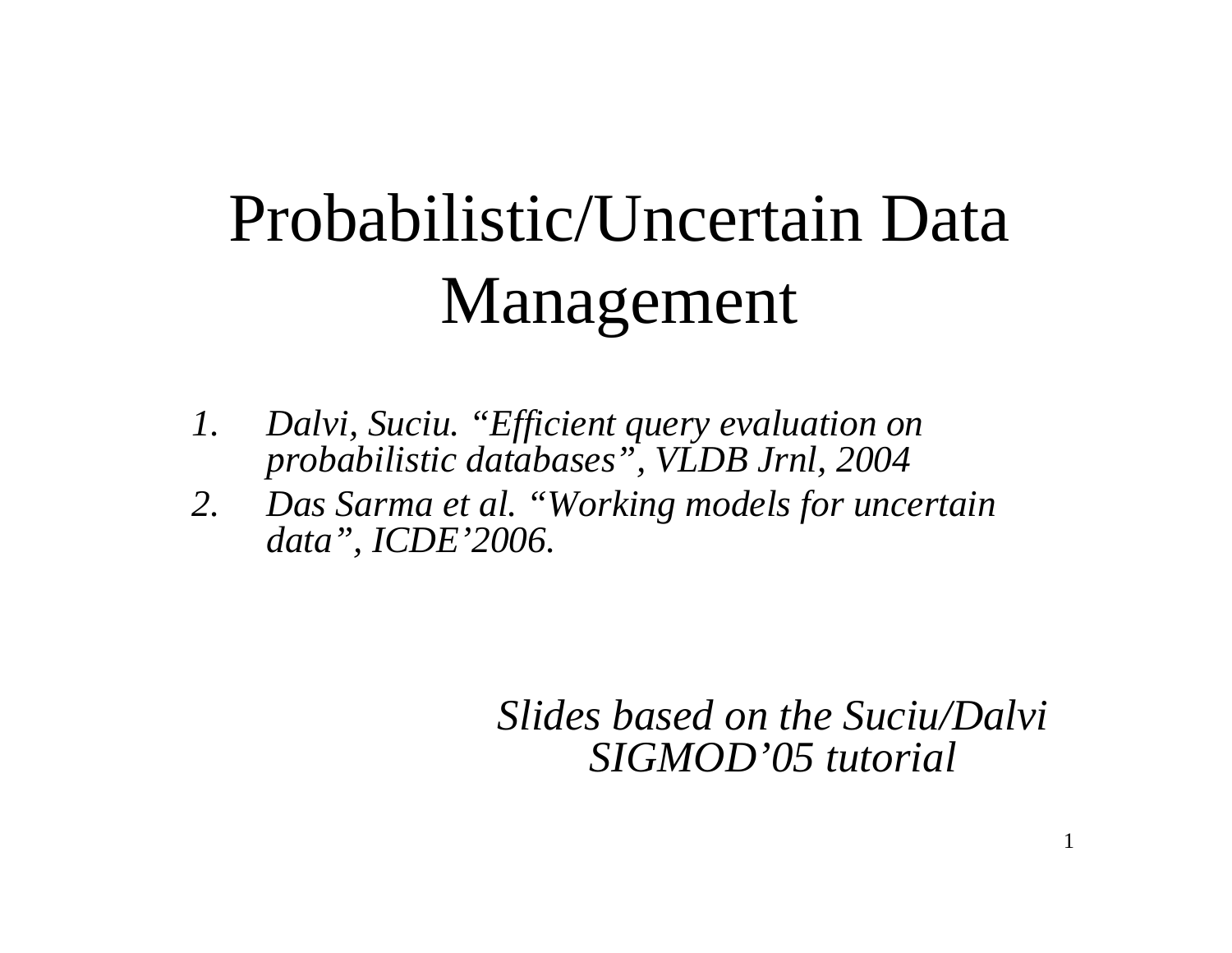### Databases Today are Deterministic

- An item either is in the database or is not –Database represents <sup>a</sup> "complete world"
- A tuple either is in the query answer or is not
- This applies to all variety of data models: –Relational, E/R, NF2, hierarchical, XML, …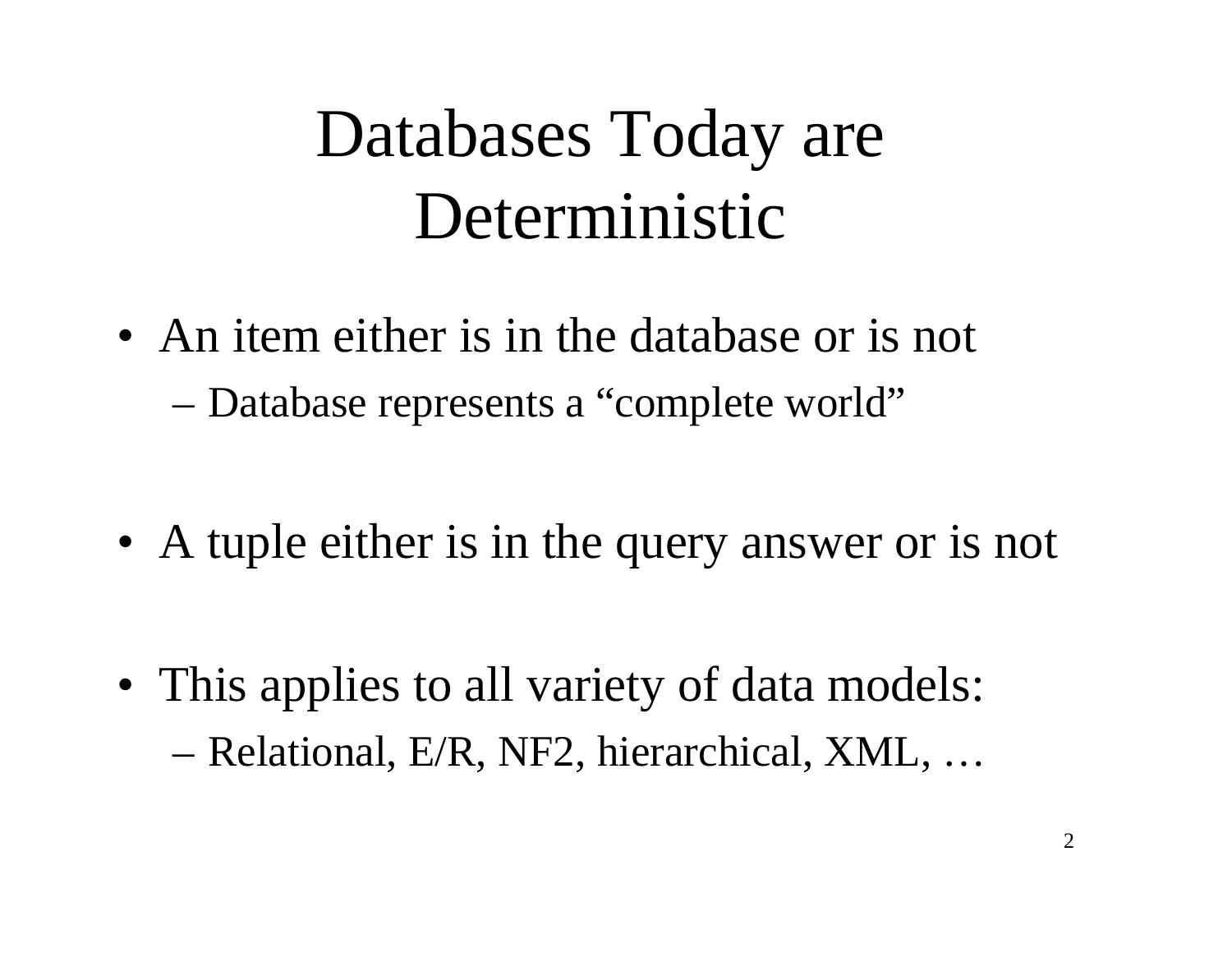### What is <sup>a</sup> Probabilistic Database ?

- "An item belongs to the database" is a probabilistic event
	- Tuple-existence uncertainty
	- Attribute-value uncertainty
- "A tuple is an answer to the query" is a probabilistic event
- Can be extended to all data models; we discuss only probabilistic *relational* data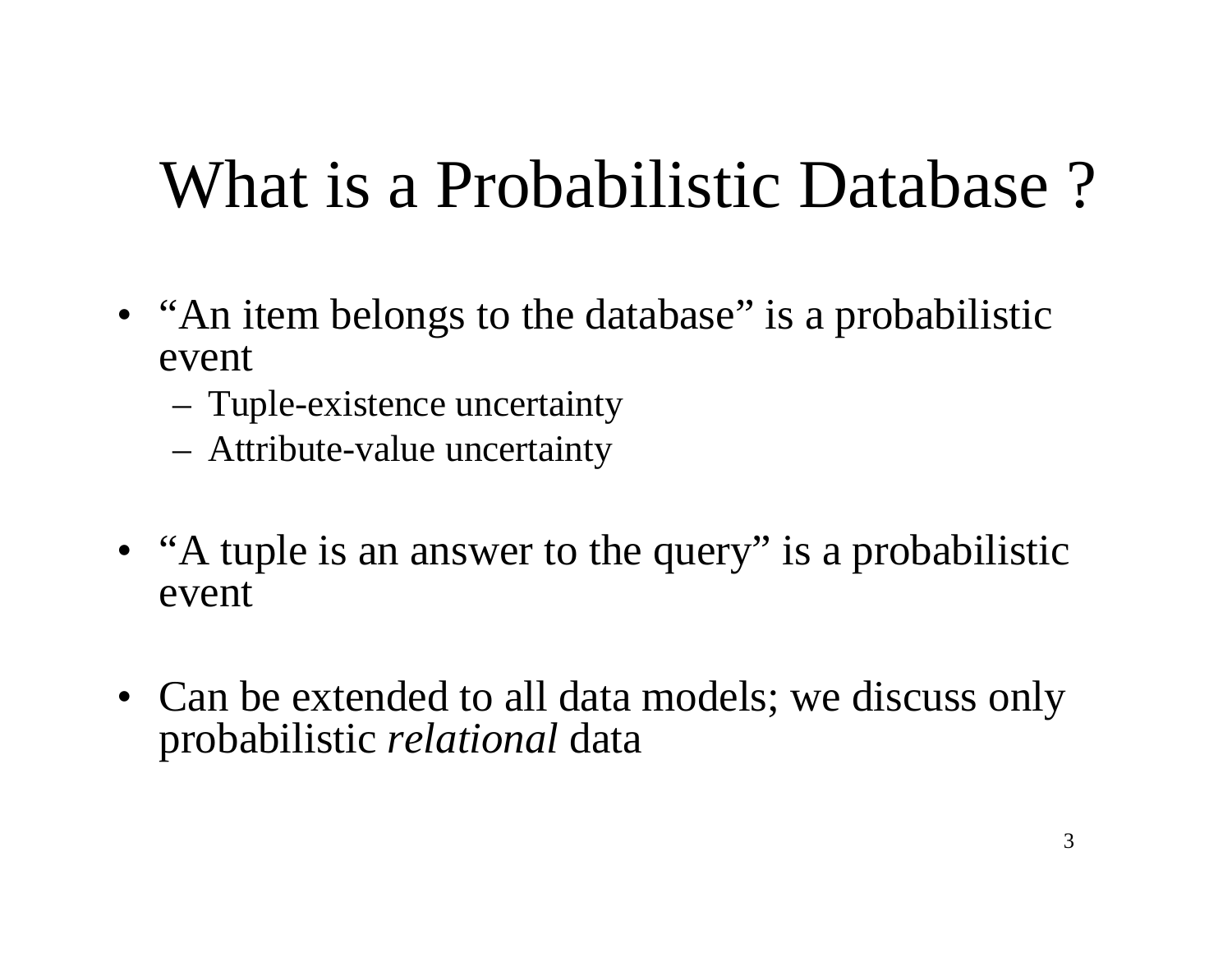### Two Types of Probabilistic Data

- Database is deterministic Query answers are probabilistic
	- –E.g., IR-style/"fuzzy-match" queries
	- –Approximate query answers
- Database is probabilistic Query answers are probabilistic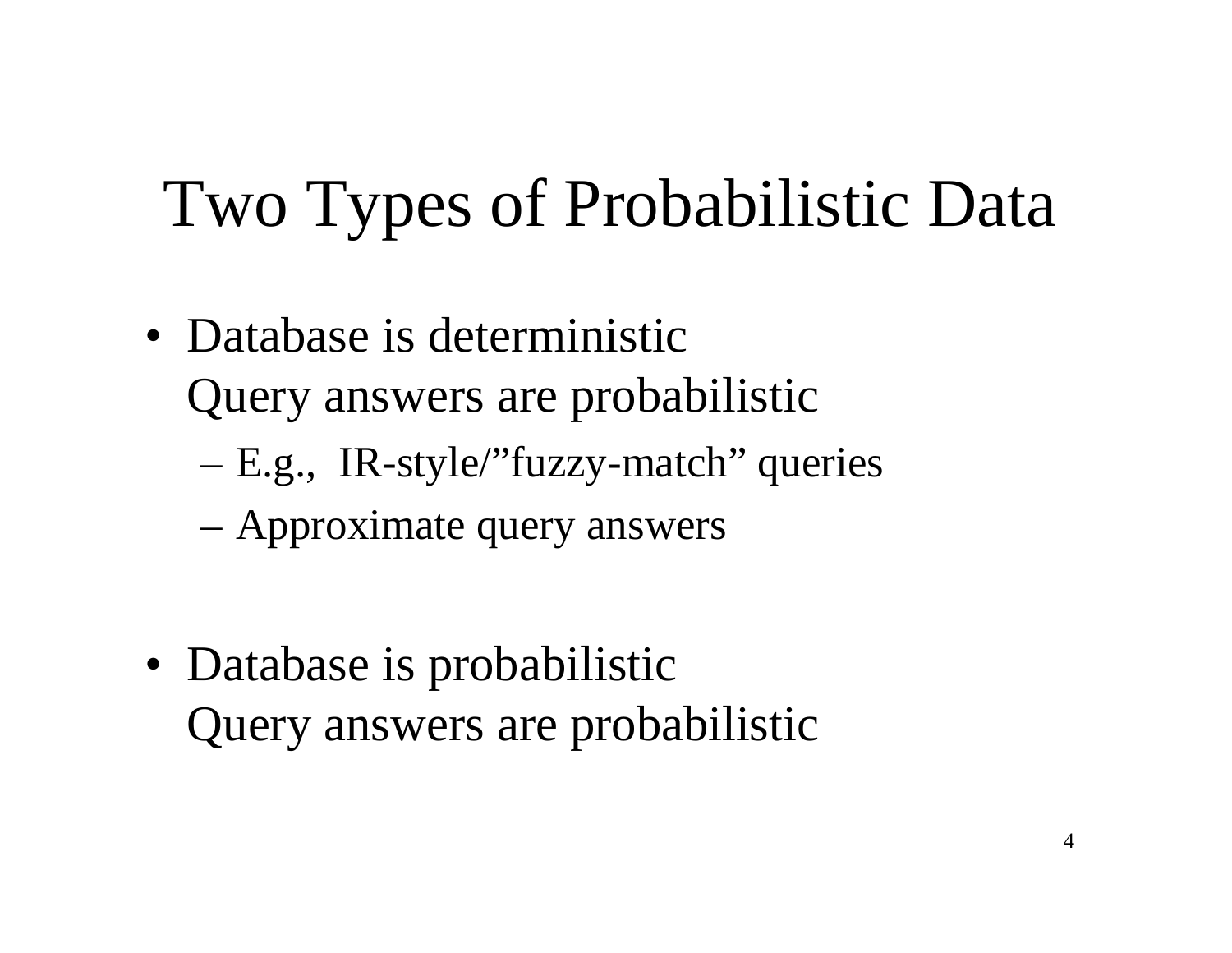# Long History

Probabilistic relational databases have been studied from the late 80's until today:

- Cavallo&Pitarelli:1987
- Barbara,Garcia-Molina, Porter:1992
- Lakshmanan,Leone,Ross&Subrahmanian:1997
- Fuhr&Roellke:1997
- Dalvi&Suciu:2004
- Widom:2005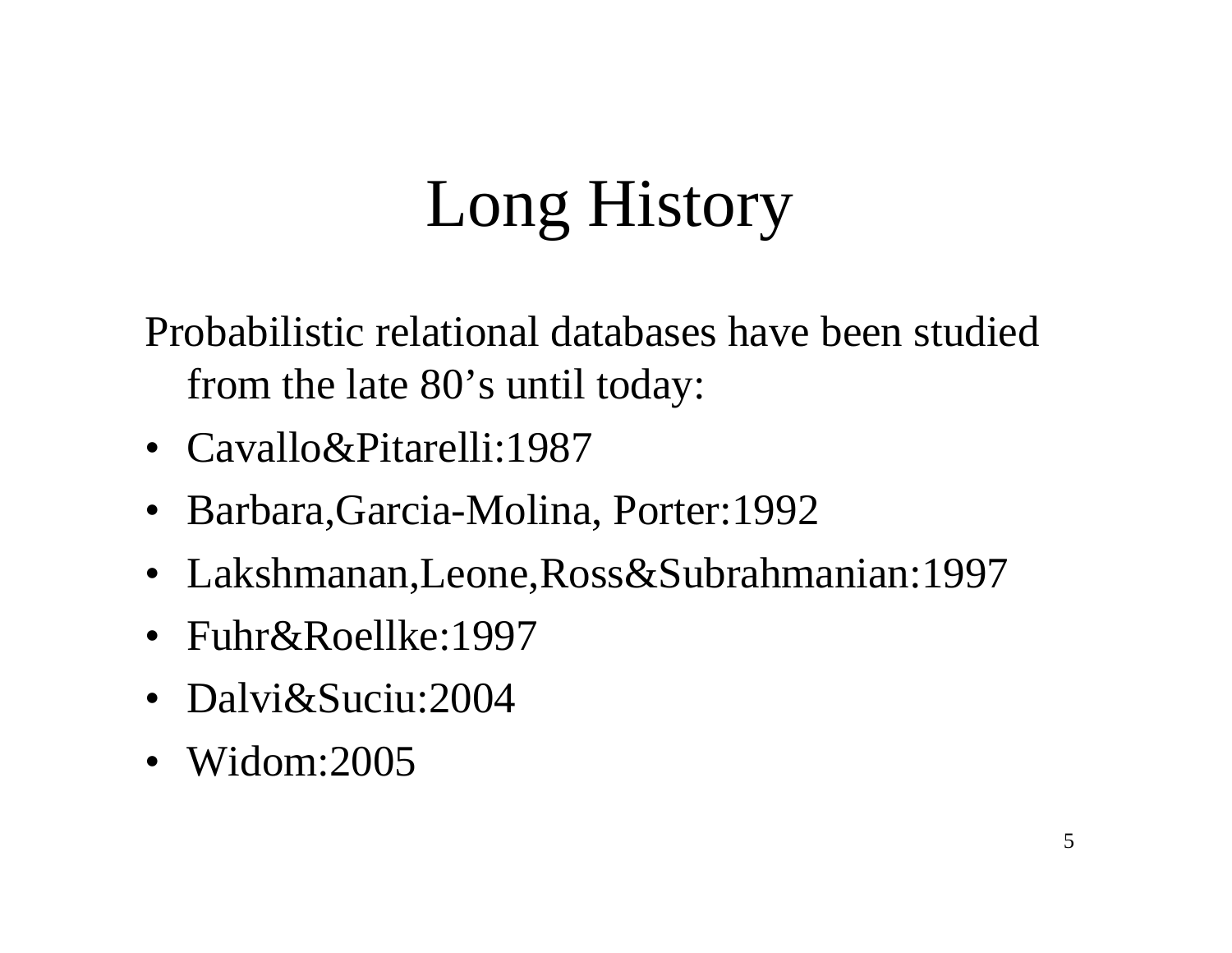# So, Why Now ?

Application pull:

• The need to manage imprecisions in complex data and query-processing tasks

Technology push:

• Advances in query-processing tools/ techniques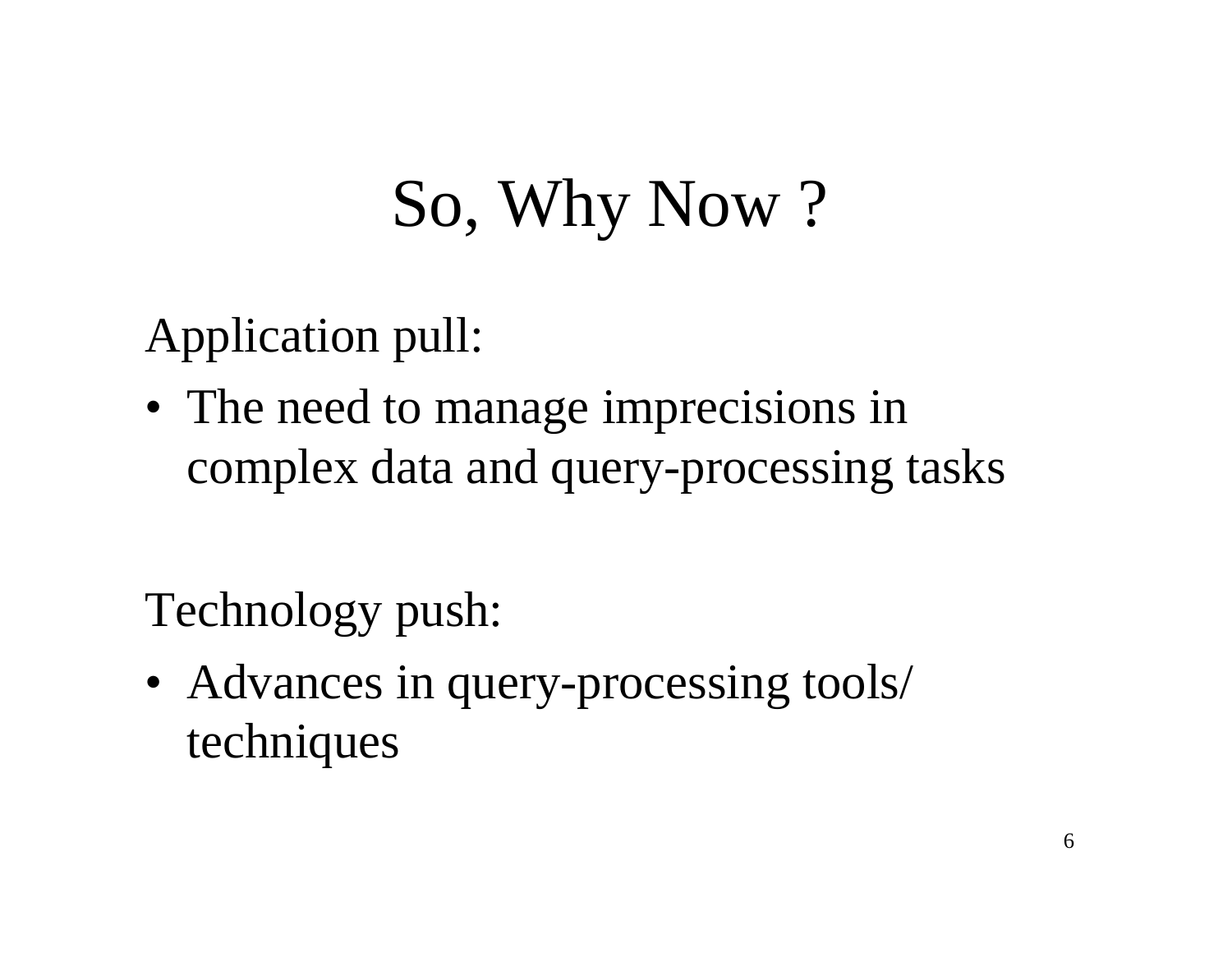# Application Pull

Need to manage imprecisions in data

• Many types: non-matching data values, imprecise queries, inconsistent data, misaligned schemas, etc.

The quest to manage imprecisions = major driving force in the database community

• Ultimate driver for many research areas: data mining, semistructured data, schema matching, NN queries

*Thesis: A large class of data imprecisions can be effectively modeled with probabilities*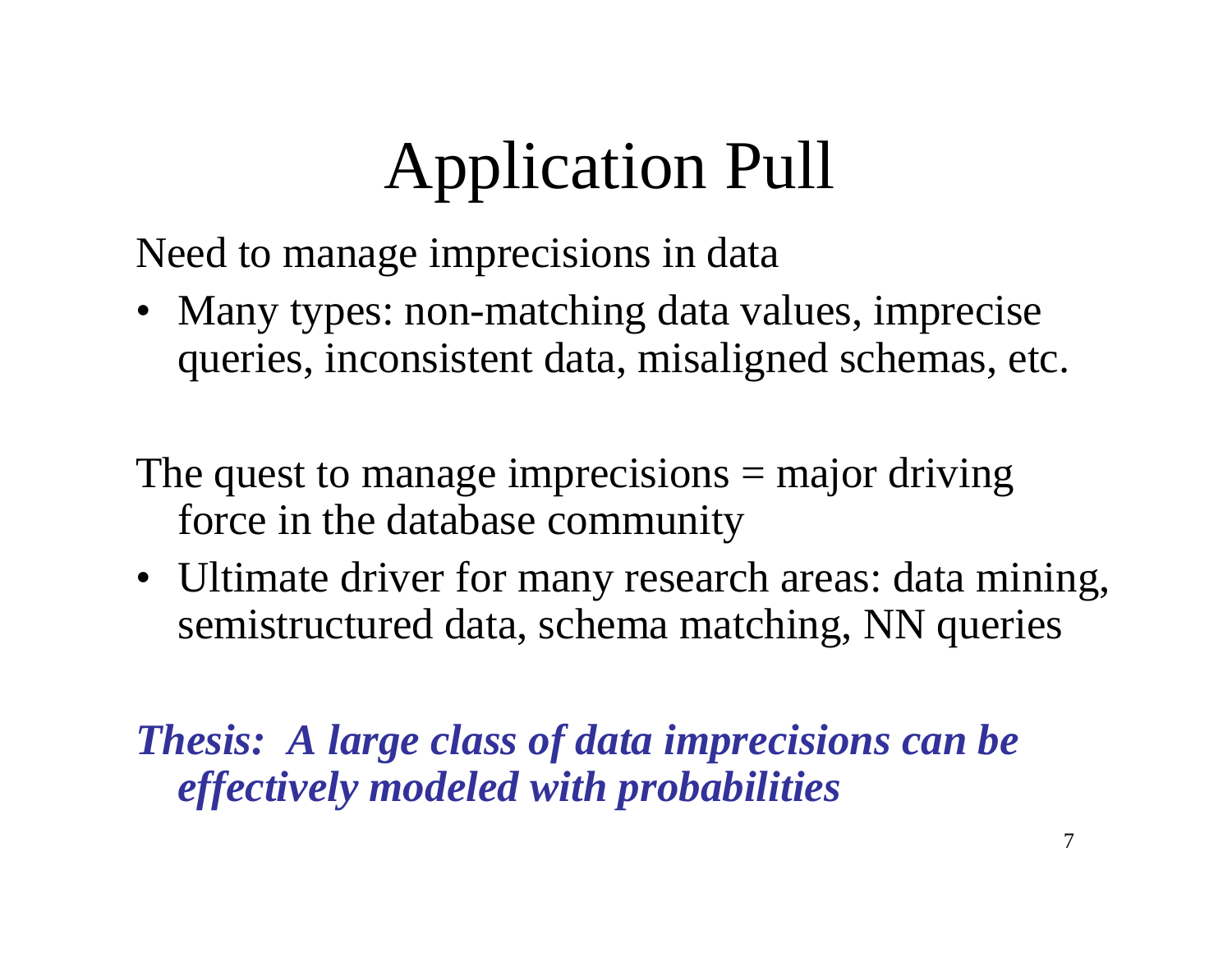## Technology Push

Processing probabilistic data is *fundamentally more complex* than other data models

• Some previous approaches sidestepped complexity

There exists <sup>a</sup> rich collection of powerful, non-trivial techniques and results, some old, some very recent, that could lead to practical managemen<sup>t</sup> techniques for probabilistic databases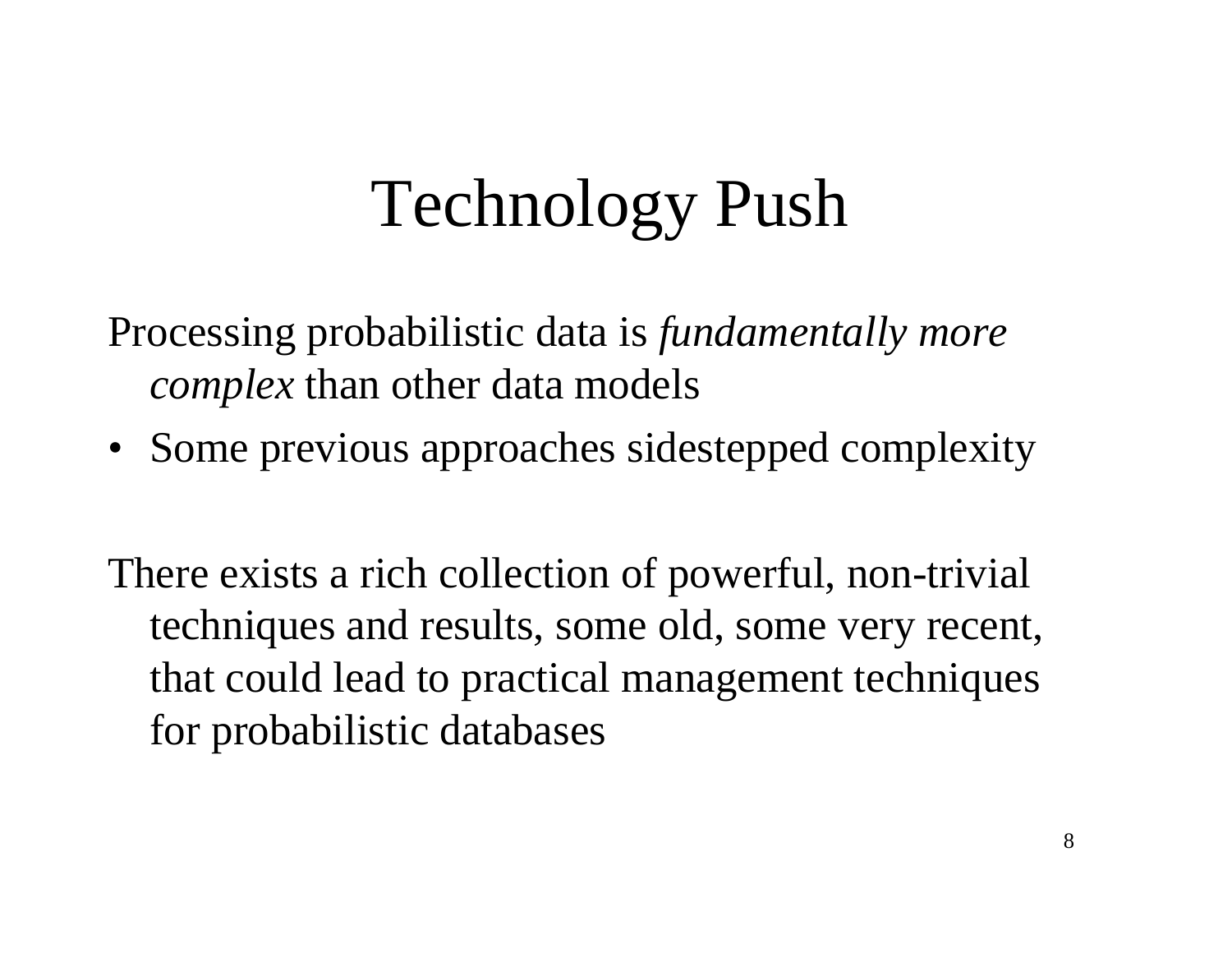### Managing Imprecisions: Applications

- *1. Ranking query answers*
- *2. Record linkage*
- 3. Quality in data integration
- 4. Inconsistent data / Data cleaning
- 5. Information disclosure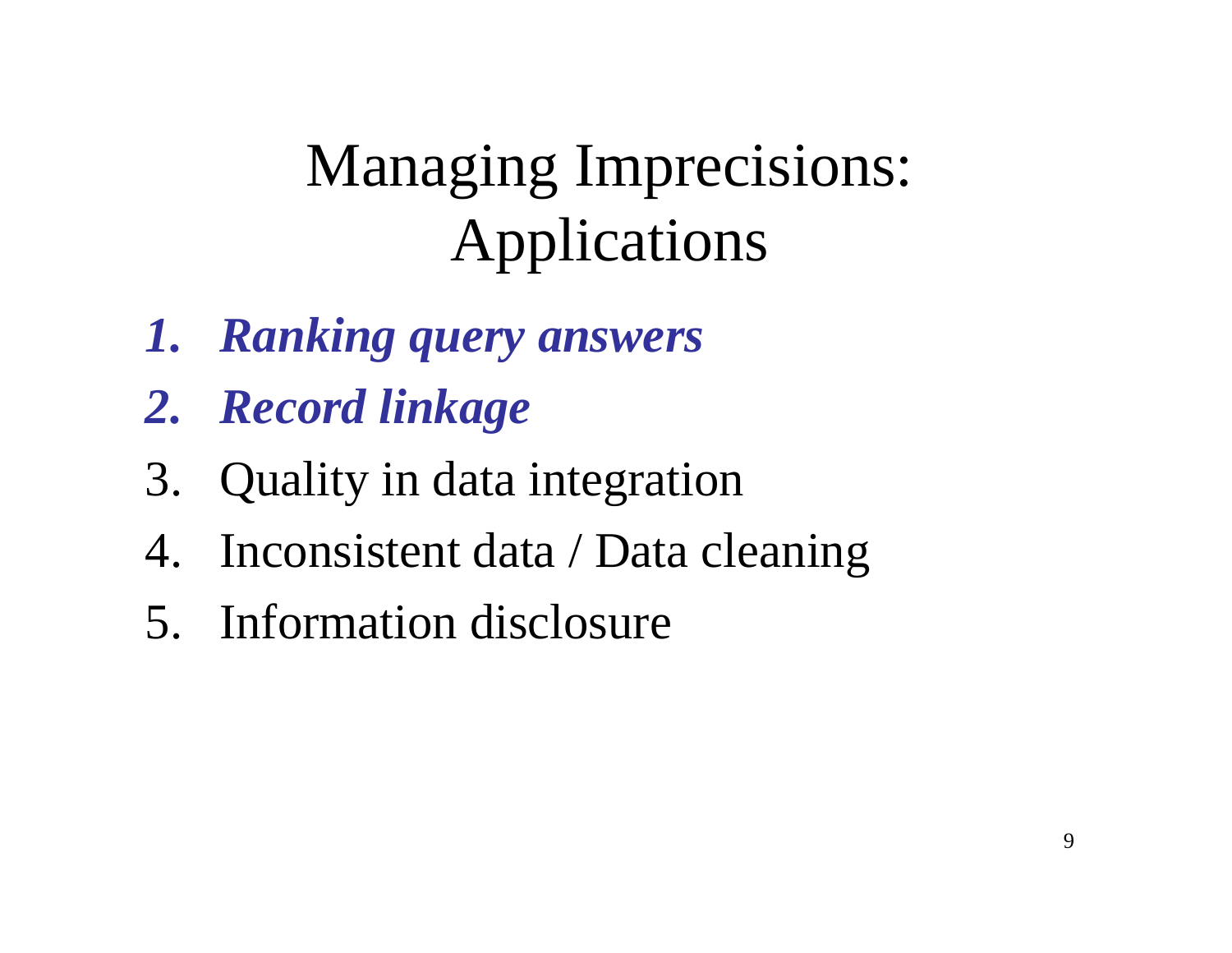### 1. Ranking Query Answers

Database is deterministic

The query returns <sup>a</sup> *ranked list of tuples*

- Based on some application-specific *ranking function*
- User interested in top-k answers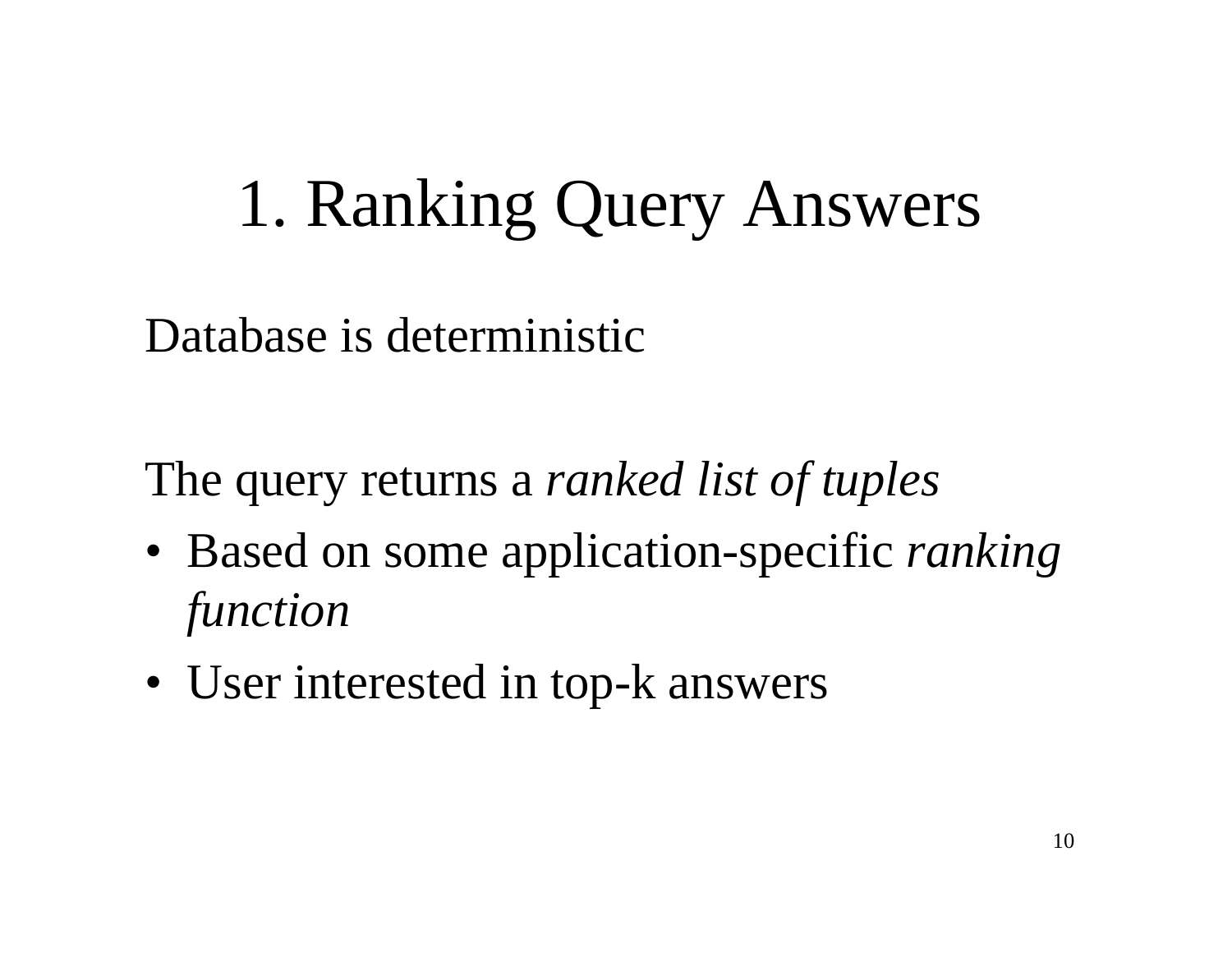### The Empty Answers Problem

Query is overspecified: no answers Example: try to buy <sup>a</sup> house in SF…

> SELECT \* SELECT \* FROM Houses FROM Houses WHERE bedrooms  $=$  3 AND style <sup>=</sup> 'craftsman' AND style <sup>=</sup> 'craftsman' AND district <sup>=</sup> 'Noe Valley' AND district <sup>=</sup> 'Noe Valley' AND price <sup>&</sup>lt; 400000 AND price <sup>&</sup>lt; 400000

… good luck !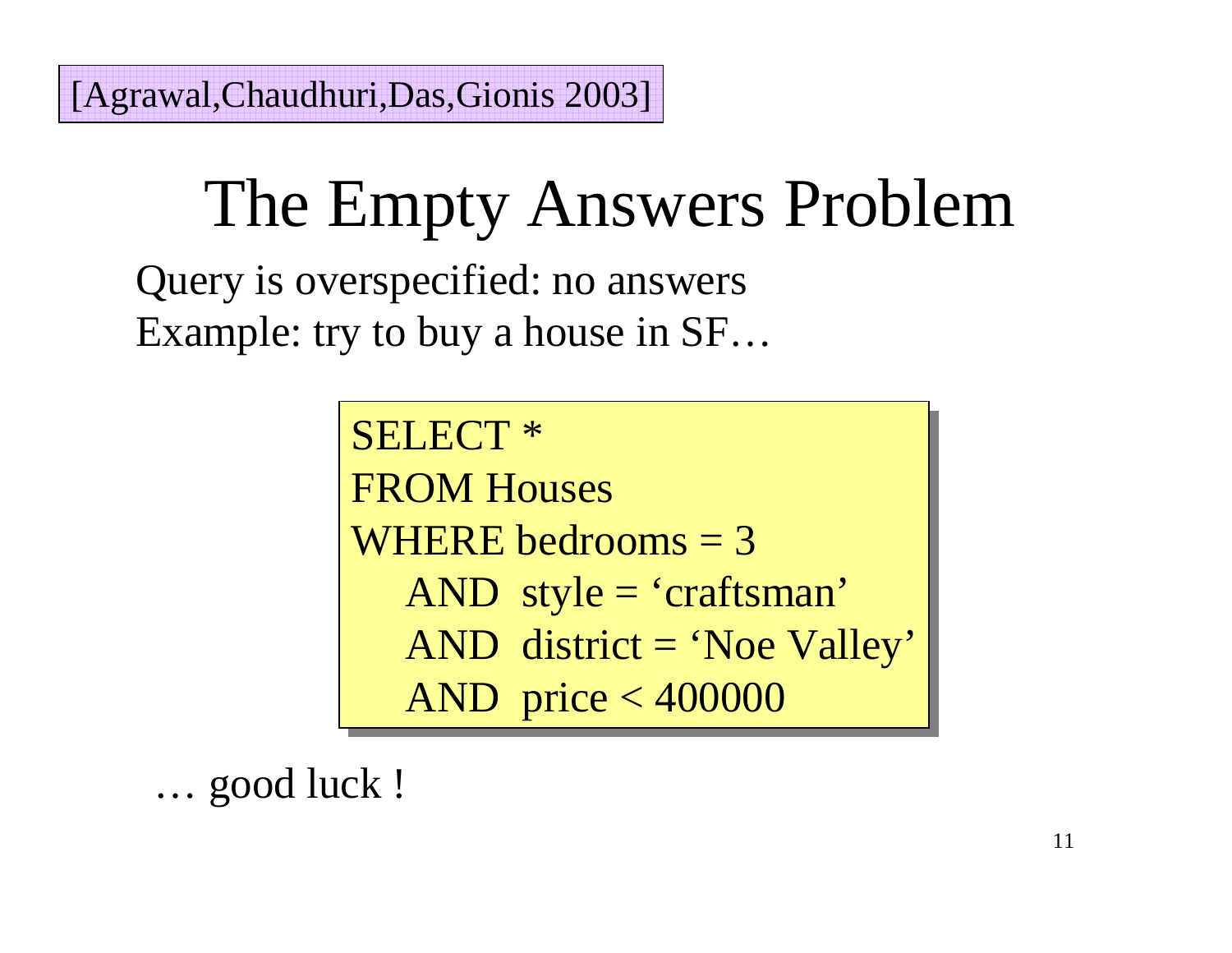#### [Agrawal,Chaudhuri,Das,Gionis 2003]

#### Ranking:

Compute <sup>a</sup> similarity score between <sup>a</sup> tuple and the query

 $Q = SELECT *$ FROM R FROM R WHERE  $A_1$ ~ $v_1$  AND … AND  $A_m$ ~ $v_m$ 

Query is <sup>a</sup> vector:

 $Q = (v_1, ..., v_m)$ 

Tuple is <sup>a</sup> vector:

 $T = (u_1, ..., u_m)$ 

Rank tuples by their TF/IDF similarity to the query Q

"Expanded" query answer – Includes partial matches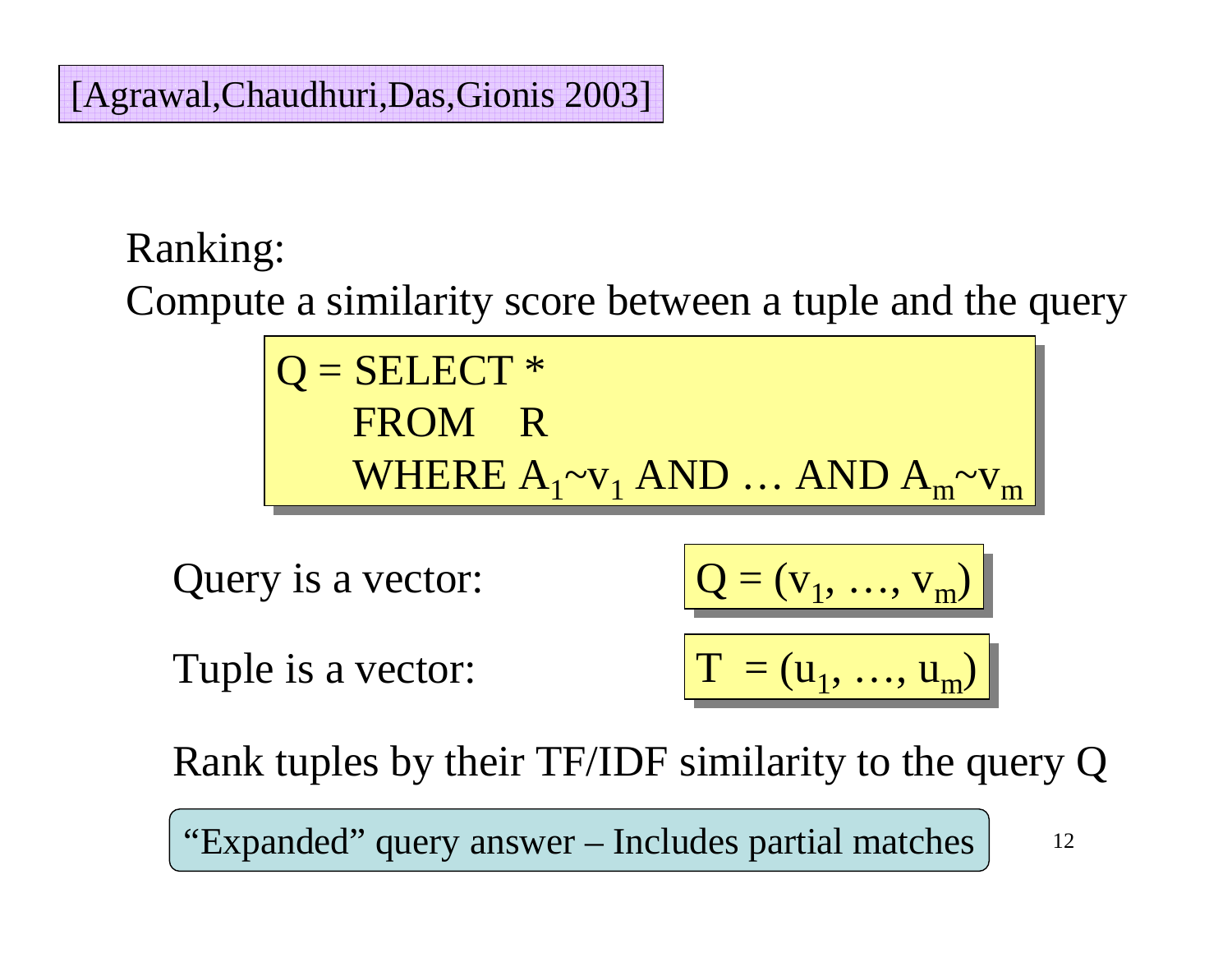# Similarity Predicates in SQL

Beyond <sup>a</sup> single table:

"Find the good deals in <sup>a</sup> neighborhood !"

```
SELECT *
SELECT *
FROM Houses x
FROM Houses x
WHERE x.bedrooms ~ 3 AND x.style ~ 'craftsman' AND x.price ~ 600k
WHERE x.bedrooms ~ 3 AND x.style ~ 'craftsman' AND x.price ~ 600k
    AND NOT EXISTS
AND NOT EXISTS
        (SELECT *
(SELECT *
         FROM Houses y
FROM Houses y
         WHERE x.district = y.district AND x.ID != y.ID
            AND y.bedrooms ~ 3 AND y.style ~ 'craftsman' AND y.price ~ 600k
AND y.bedrooms ~ 3 AND y.style ~ 'craftsman' AND y.price ~ 600k
```
System combines atomic similarities using probabilities Users specify similarity predicates with  $\sim$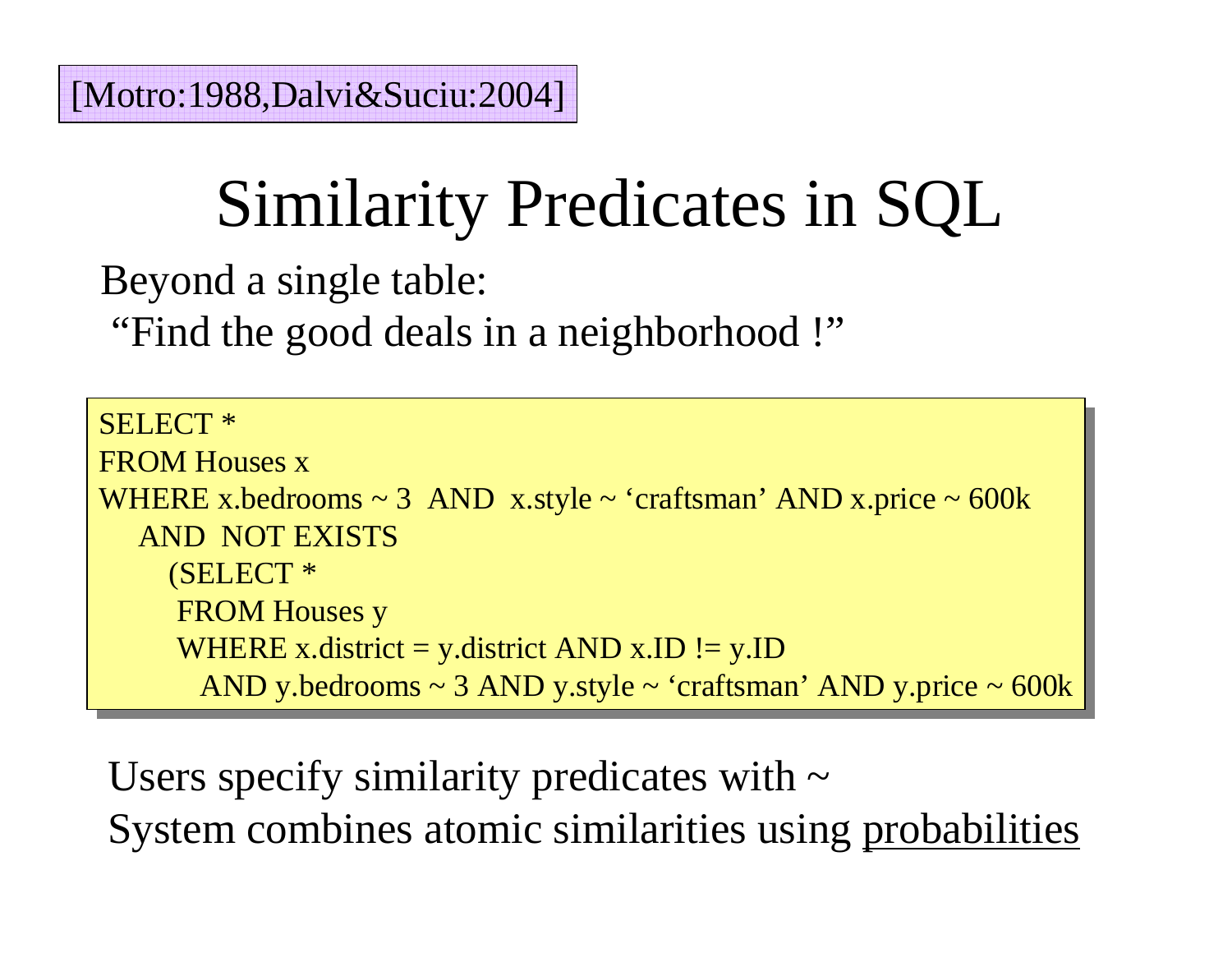# Types of Similarity Predicates

• String edit distances:

–Levenstein distance, Q-gram distances

- TF/IDF scores
- Ontology distance / semantic similarity:
	- Wordnet

[Theobald&Weikum:2002, Hung,Deng&Subrahmanian:2004]

- Phonetic similarity:
	- SOUNDEX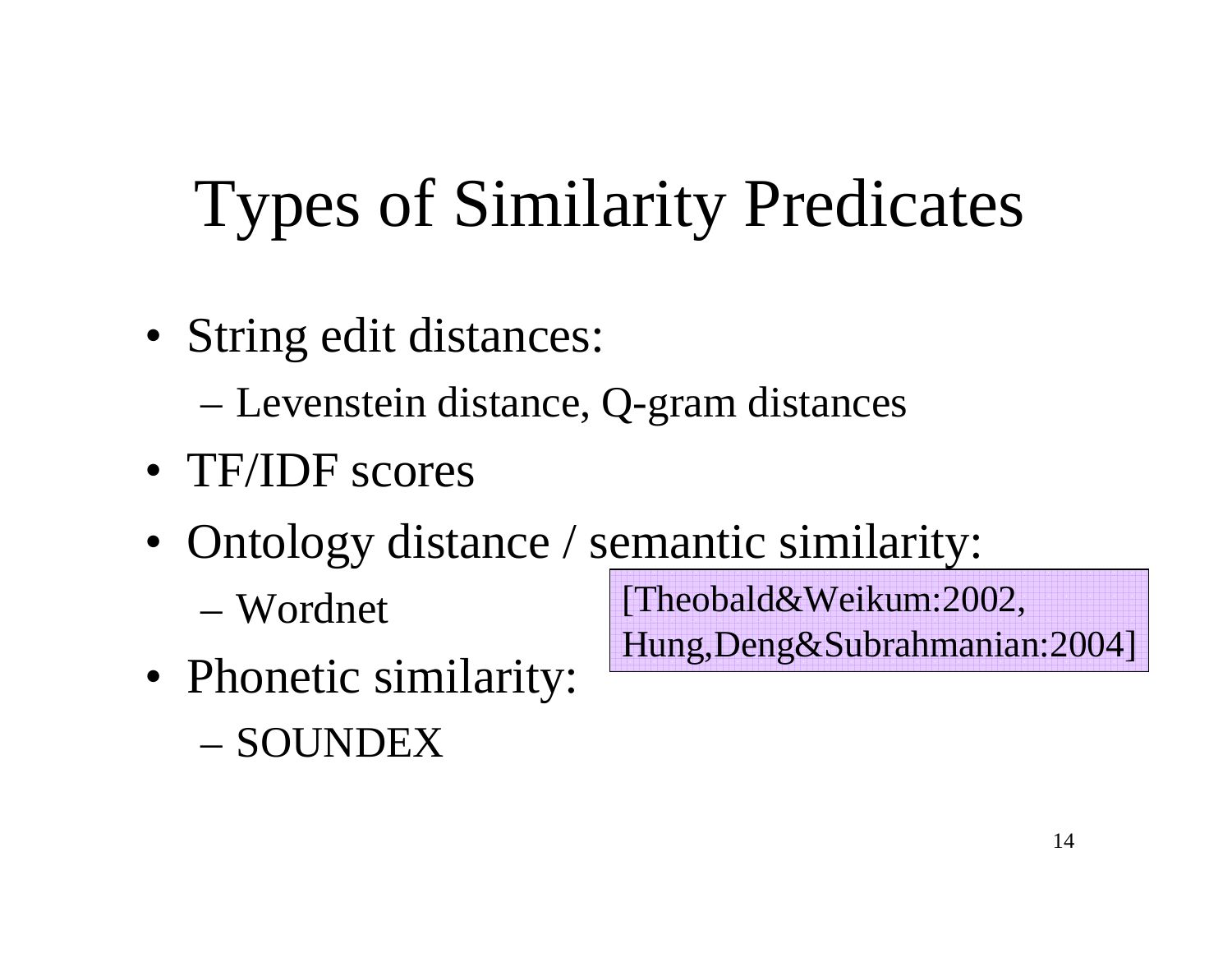[Hristidis&Papakonstantinou'2002,Bhalotia et al.2002]

# Keyword Searches in Databases

Goal:

- Users want to search via keywords
- Do not know the schema

Techniques:

- Matching objects may be scattered across physical tables due to normalization; need *on the fly* joins
- Score of a tuple = number of joins, plus "prestige" based on in-degree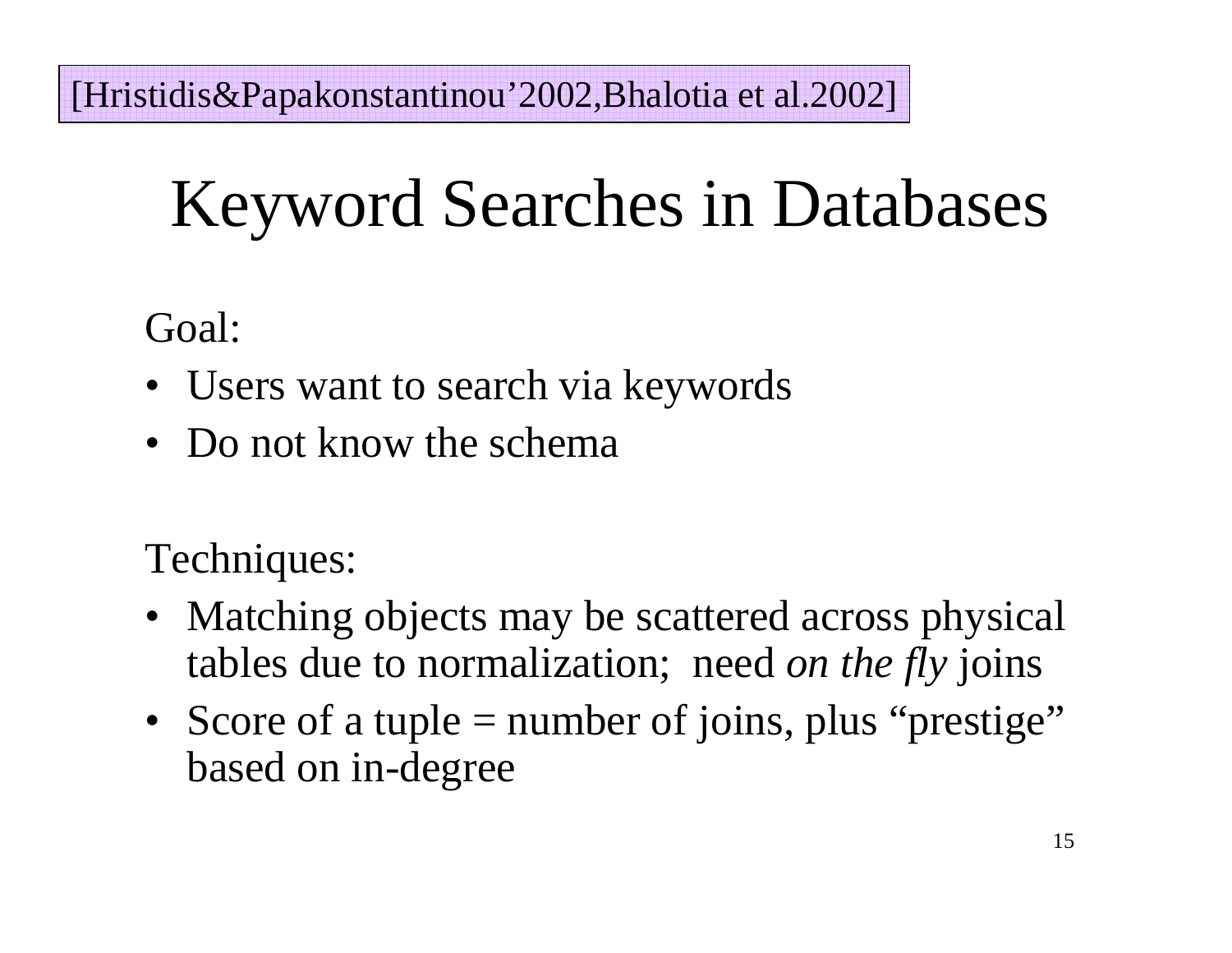# Summary on Ranking Query Answers

#### **Types of imprecision addressed**:

Data is precise, query answers are imprecise:

- User has limited understanding of the data
- User has limited understanding of the schema
- User has personal preferences

#### **Probabilistic approach would…**

- Principled semantics for complex queries
- Integrate well with other types of imprecision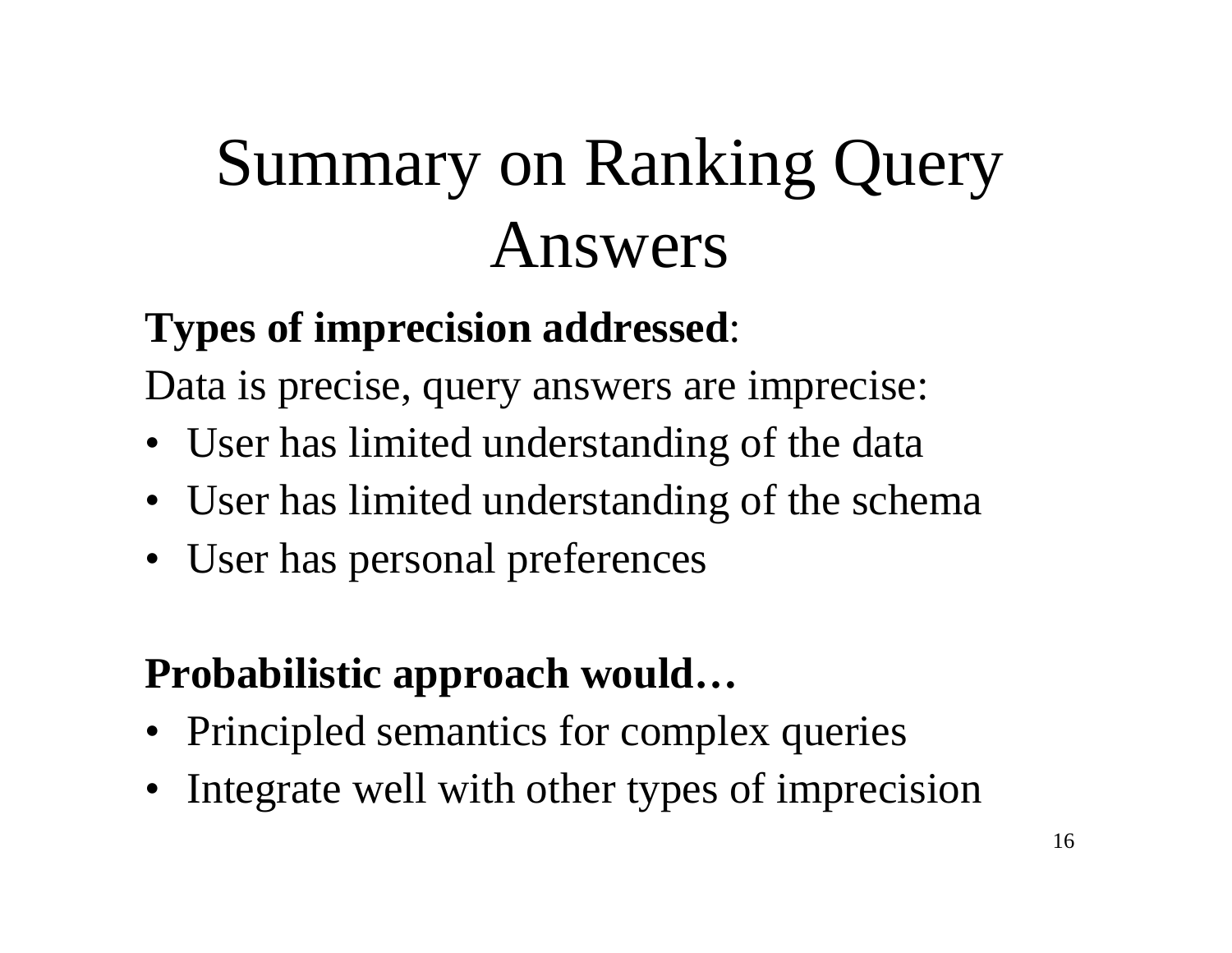# 2. Record Linkage

Determine if two data records describe same object

Scenarios:

- Join/merge two relations
- Remove duplicates from a single relation
- Validate incoming tuples against a "reference set"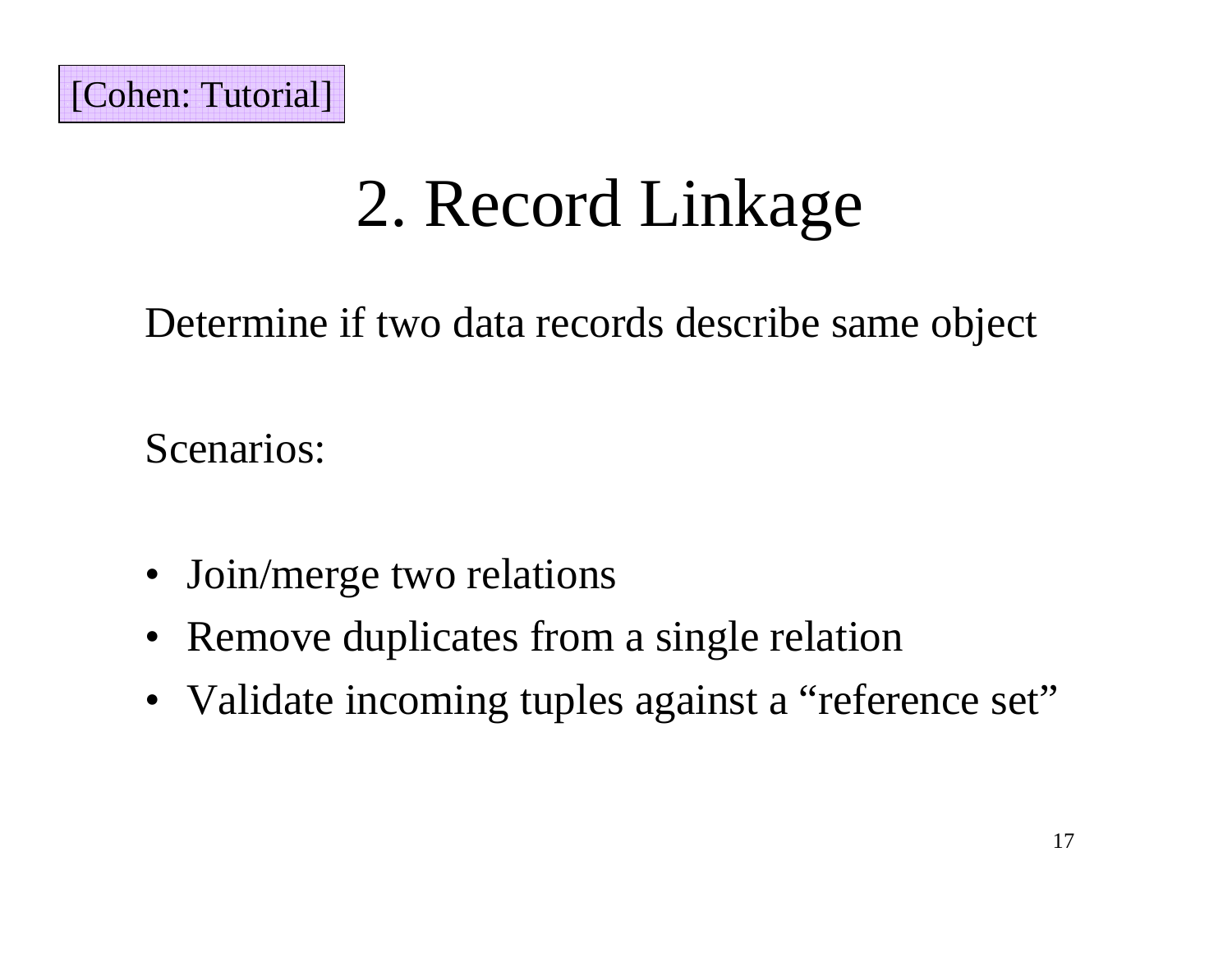# Application: Data Cleaning, ETL

- Merge/purge for *large* databases, by sorting and clustering [Hernandez, Stolfo: 1995]
- Use of dimensional hierarchies in data warehouses and exploit co-occurrences

[Ananthakrishna,Chaudhuri,Ganti:2002]

• Novel similarity functions that are amenable to indexing

[Chaudhuri,Ganjam,Ganti,Motwani:2002]

18[Galhardas et al.:2001]

• Declarative language to combine cleaning tasks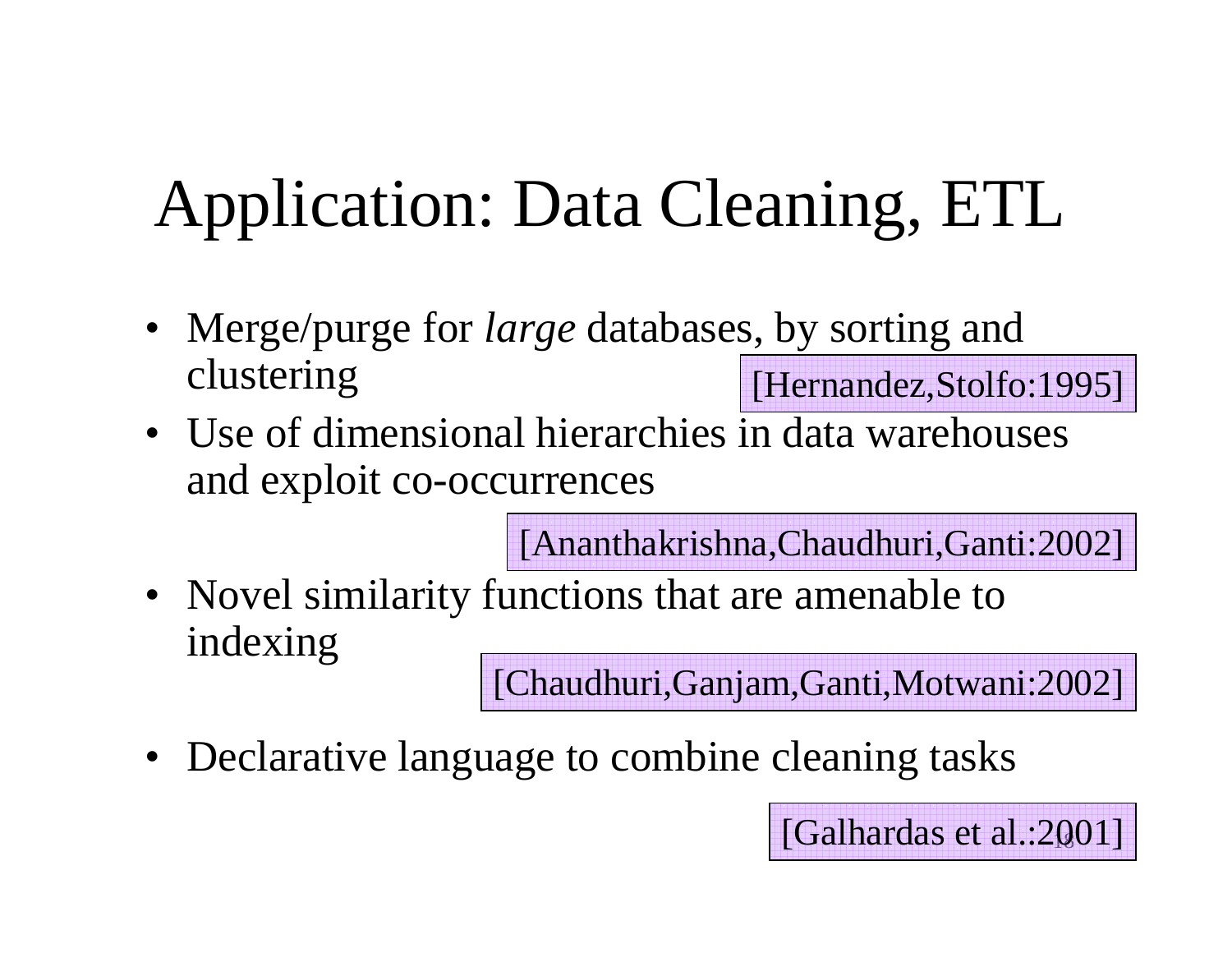

# Application: Data Integration

WHIRL

- All attributes in in all tables are of type *text*
- Datalog queries with two kinds of predicates:
	- –Relational predicates
	- – $-$  Similarity predicates  $X \sim Y$

Matches two sets on the fly, but Matches two sets on the fly, but not really <sup>a</sup> "record linkage" application. not really <sup>a</sup> "record linkage" application.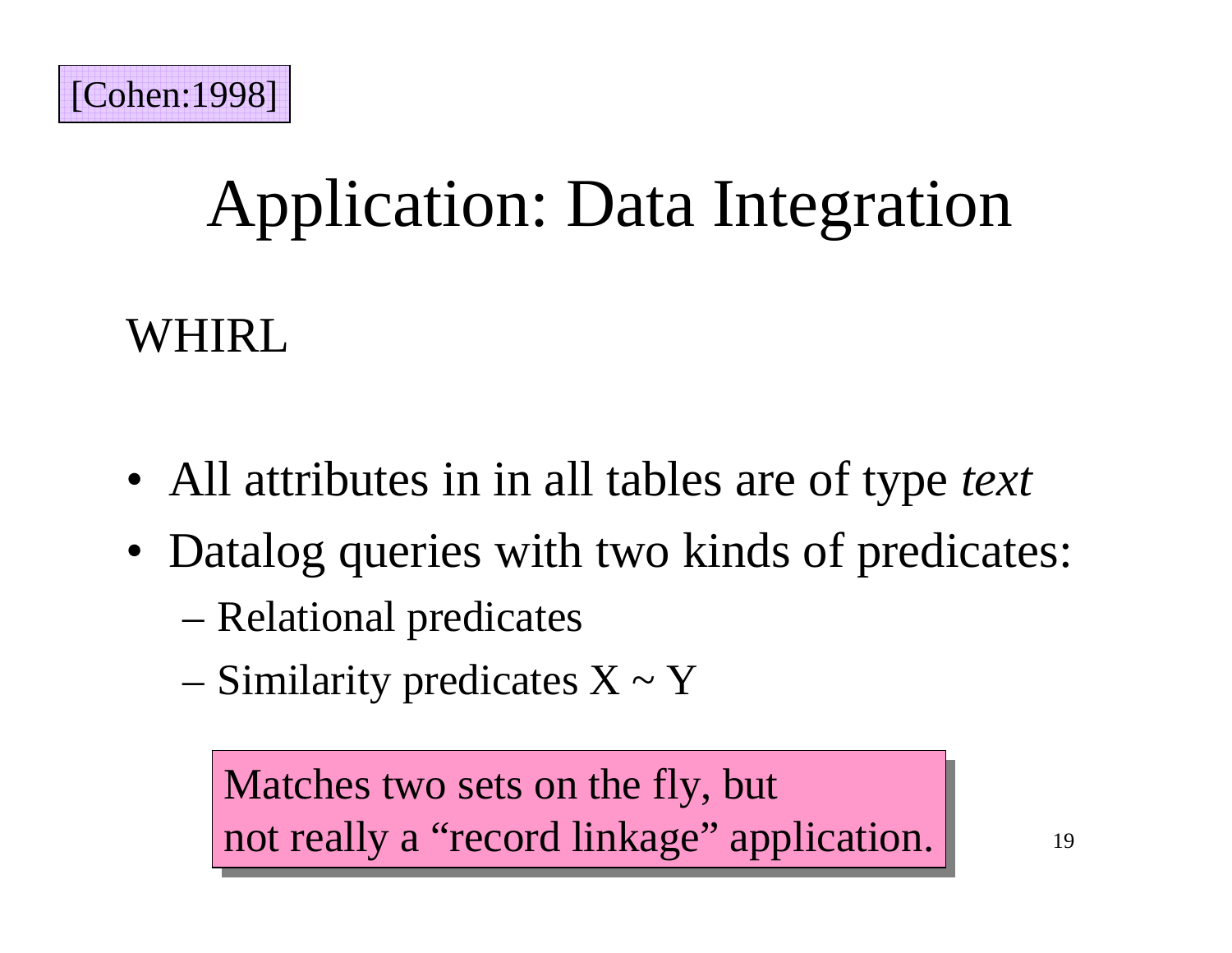

### WHIRL.





 $Q_1^{\ast}$  :- P(Company<sub>1</sub>,Industry<sub>1</sub>), Q(Company<sub>2</sub>,Website), R(Industry<sub>2</sub>, Analysis),  $\text{Company}_1 \sim \text{Company}_2,$  $\rm{Industry}_{1}$  ~  $\rm{Industry}_{2}$ 

Score of an answer tuple <sup>=</sup> product of similarities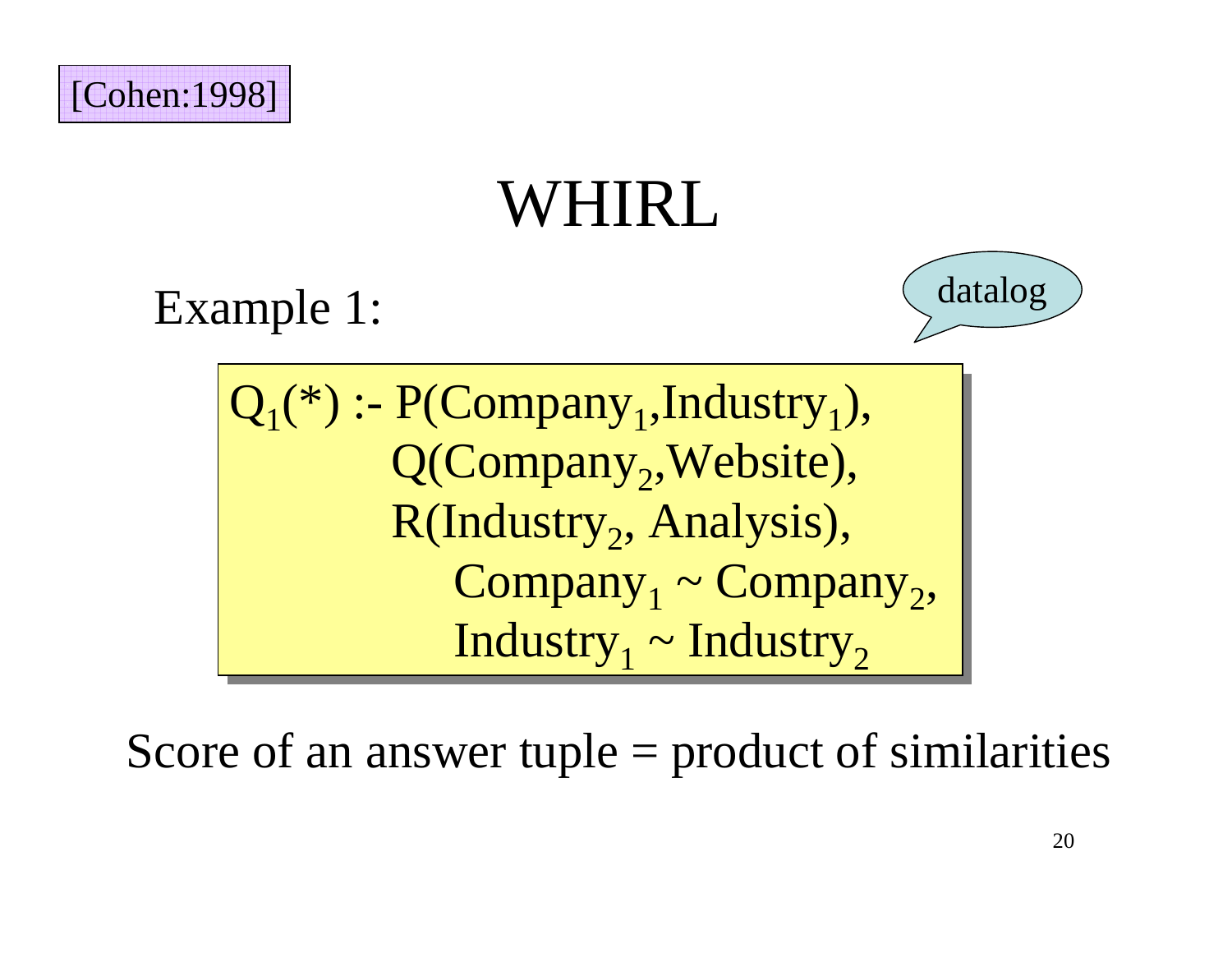

# WHIRL

### Example 2 (with projection):

 $Q_2$ (Website) :- P(Company<sub>1</sub>,Industry<sub>1</sub>), Q(Company<sub>2</sub>,Website), R(Industry<sub>2</sub>, Analysis),  $\text{ Company}_1 \sim \text{ Company}_2$ ,  $\rm{Industry}_{1}$  ~  $\rm{Industry}_{2}$ 

Support(t) <sup>=</sup> set of tuples supporting the answer <sup>t</sup>

Depends on query plan !!

$$
score(t) = 1 - \prod_{s \in Support(t)} (1-score(s))
$$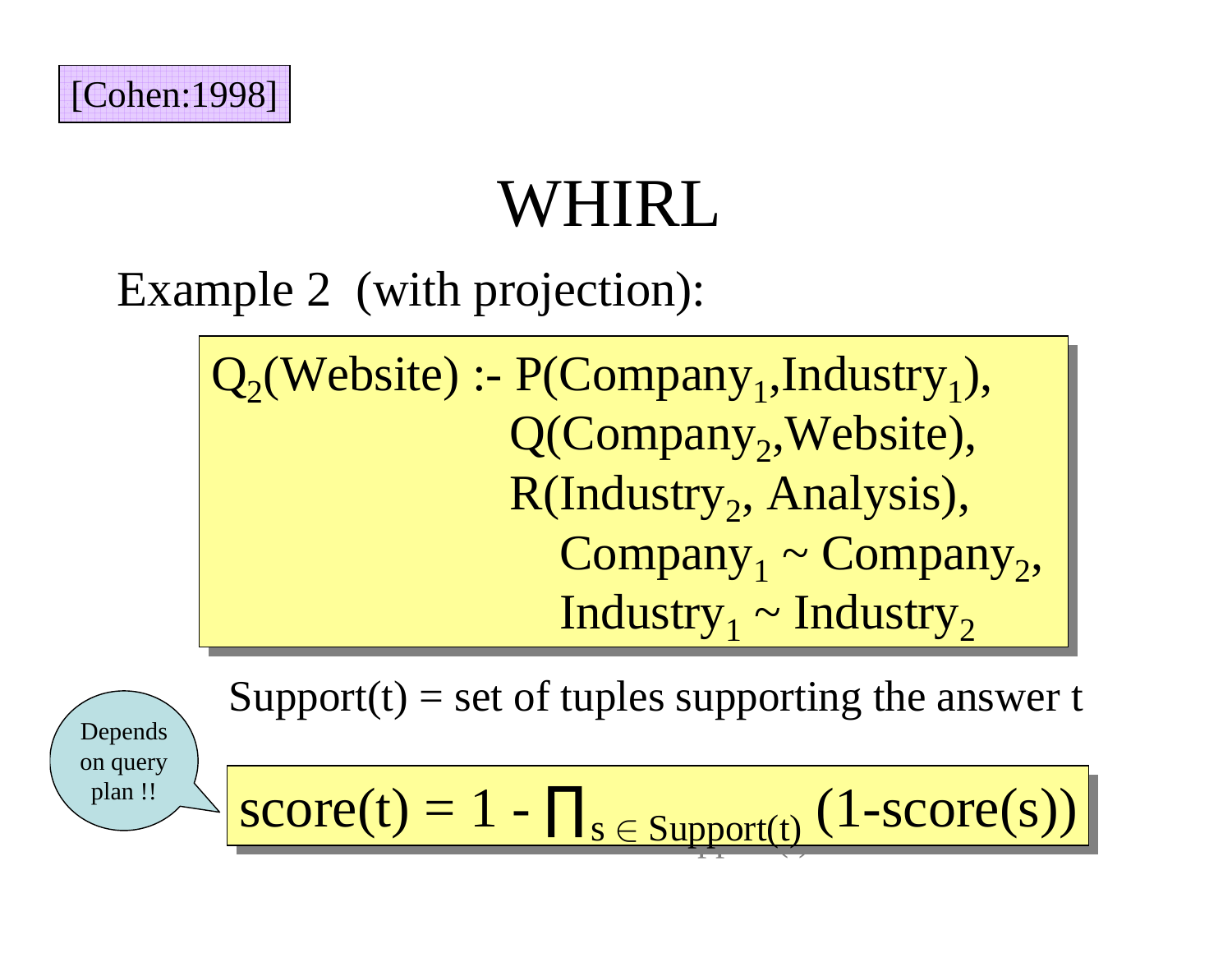# Summary on Record Linkage

#### **Types of imprecision addressed:**

Same entity represented in different ways

• Misspellings, lack of canonical representation, etc.

#### **A probability model would…**

- Allow system to use the match probabilities: cheaper, on-the-fly
- But need to model complex probabilistic correlations: is one set <sup>a</sup> reference set ("highquality" items)? how many duplicates are expected ?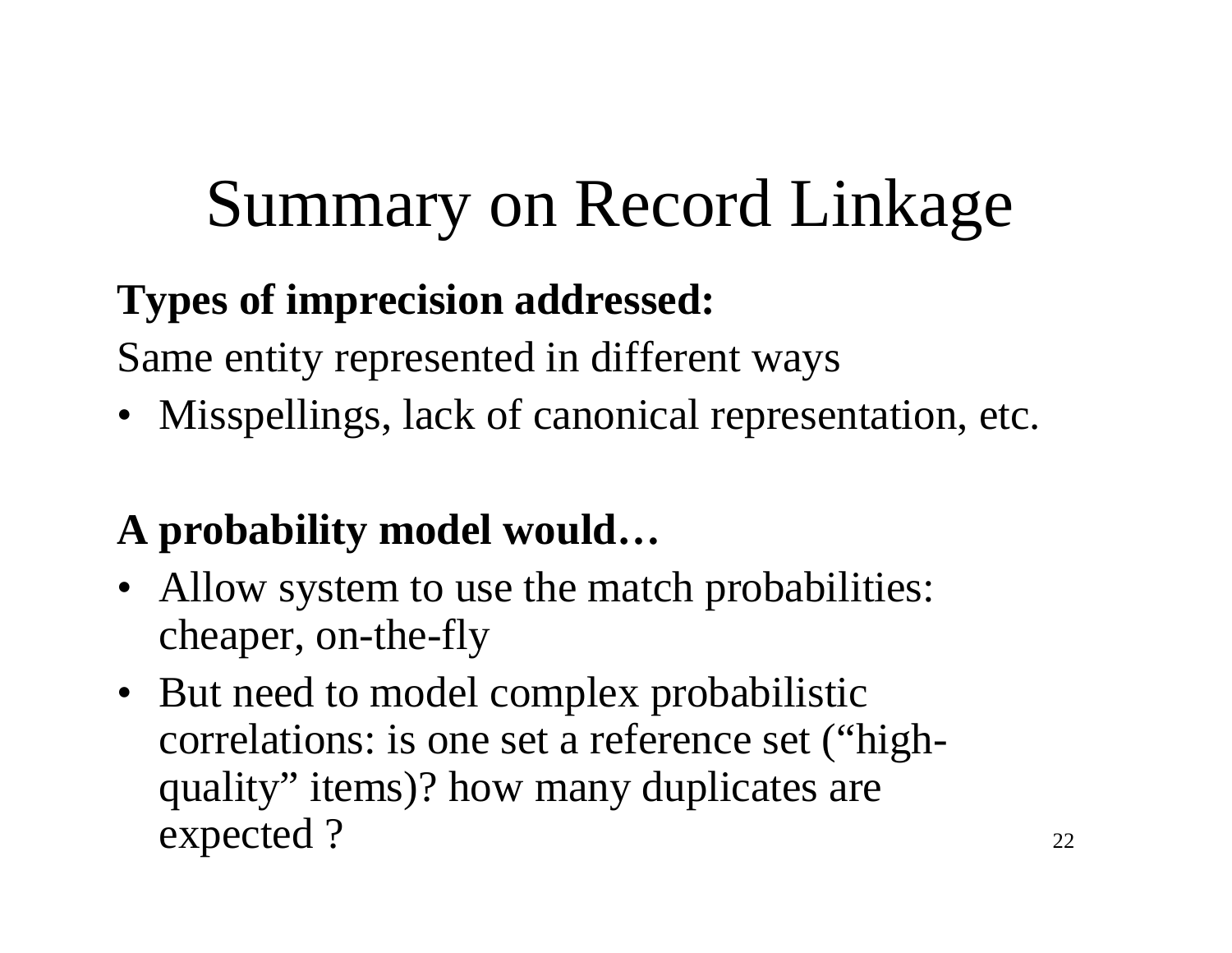# Other Applications

• Data lineage + accuracy: Trio



- Sensor data[Deshpande, Guestrin,Madden:2004]
- Personal information management

Semex [Dong&Halevy:2005, Dong,Halevy,Madhavan:2005] Heystack [Karger et al. 2003], Magnet [Sinha&Karger:2005]

• Using statistics to answer queries

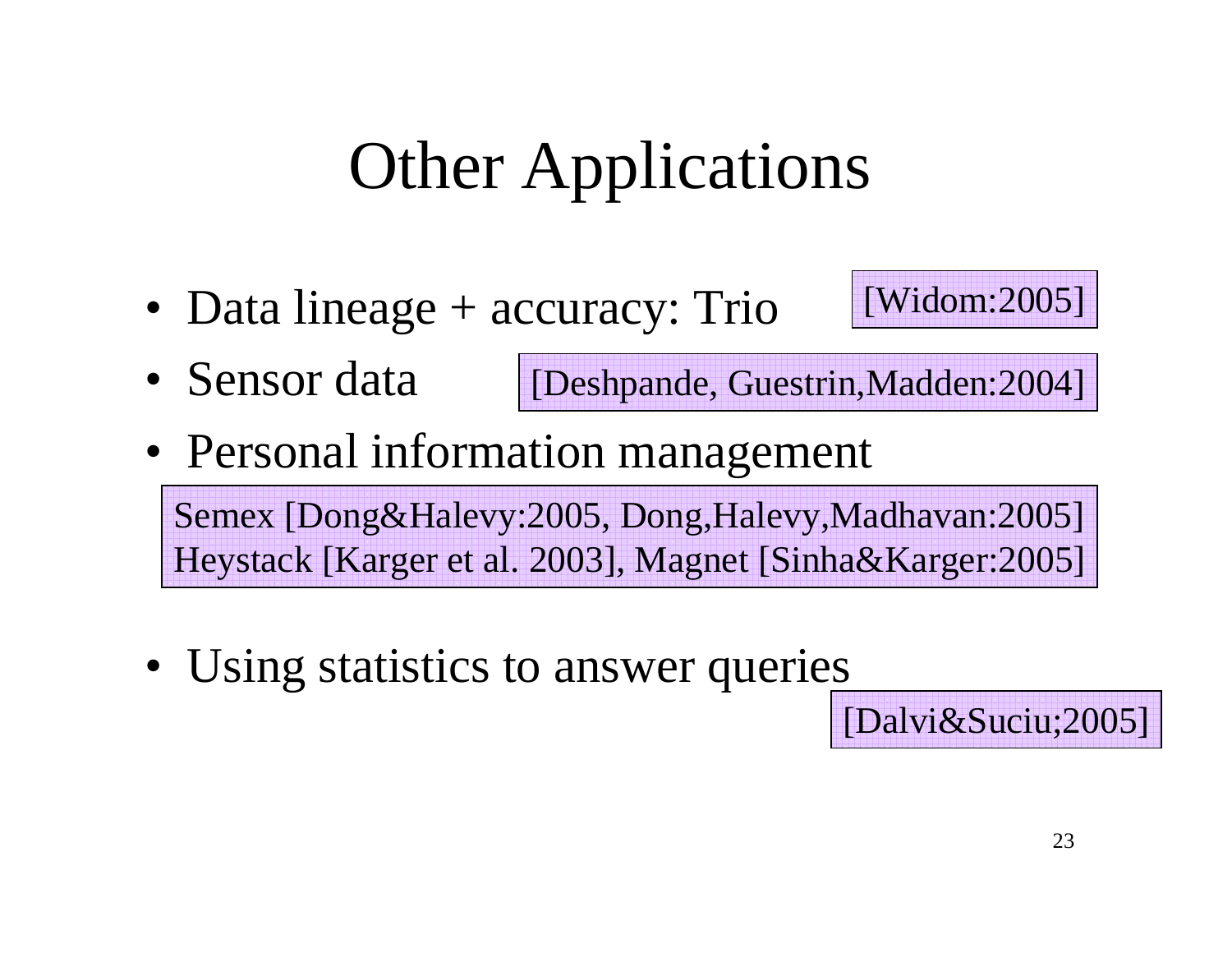# Applications: Summary

#### **Common in these applications:**

• Data in database and/or in query answer is uncertain, ranked; sometimes probabilistic

#### **Need for common probabilistic model**

- *Main benefit: uniform, principled approach to imprecision*
- Other benefits:
	- Handle complex queries (instead of single table TF/IDF)
	- Cheaper/better solutions through improved probabilistic techniques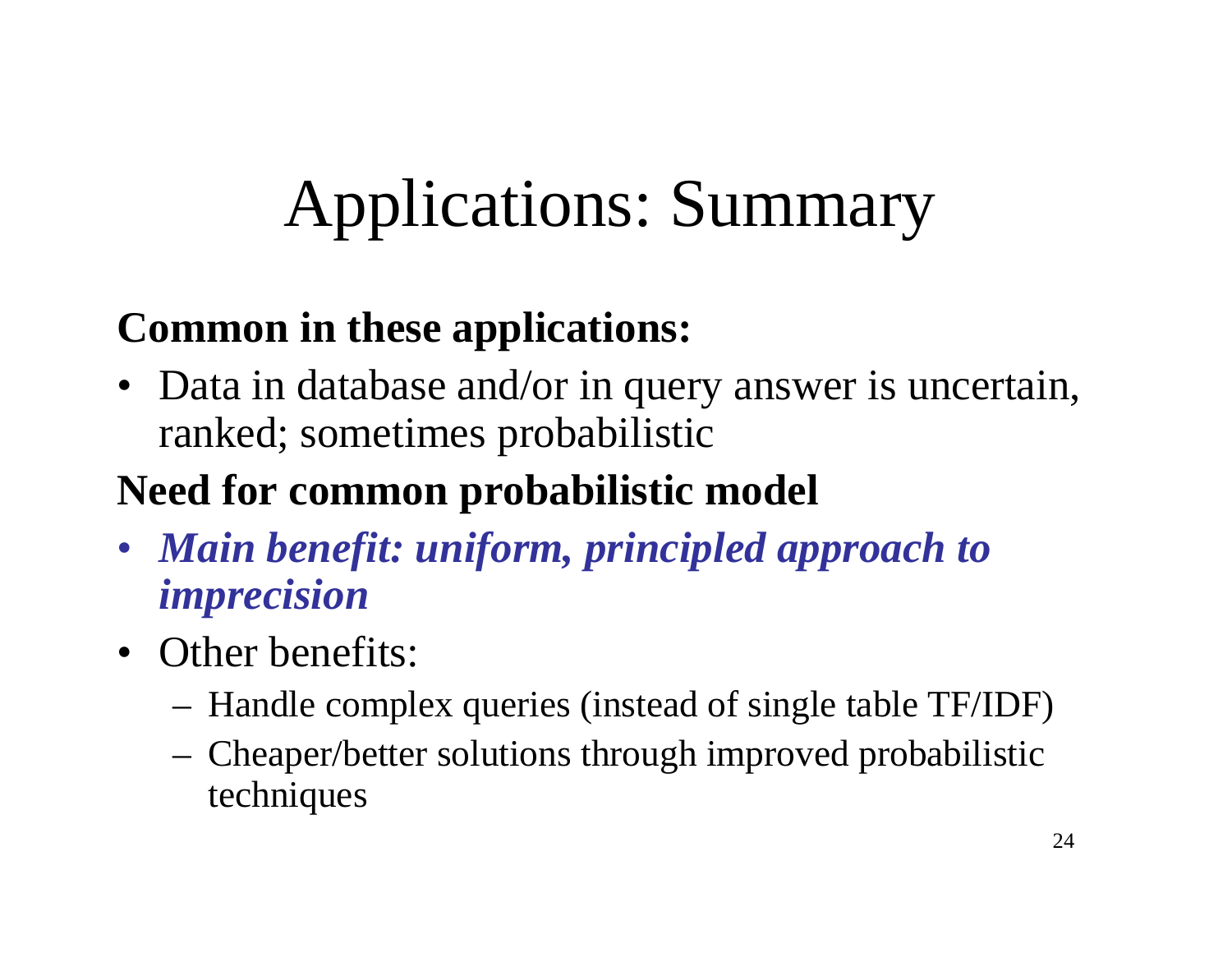### Probabilistic Data Semantics

- The possible worlds model
- Query semantics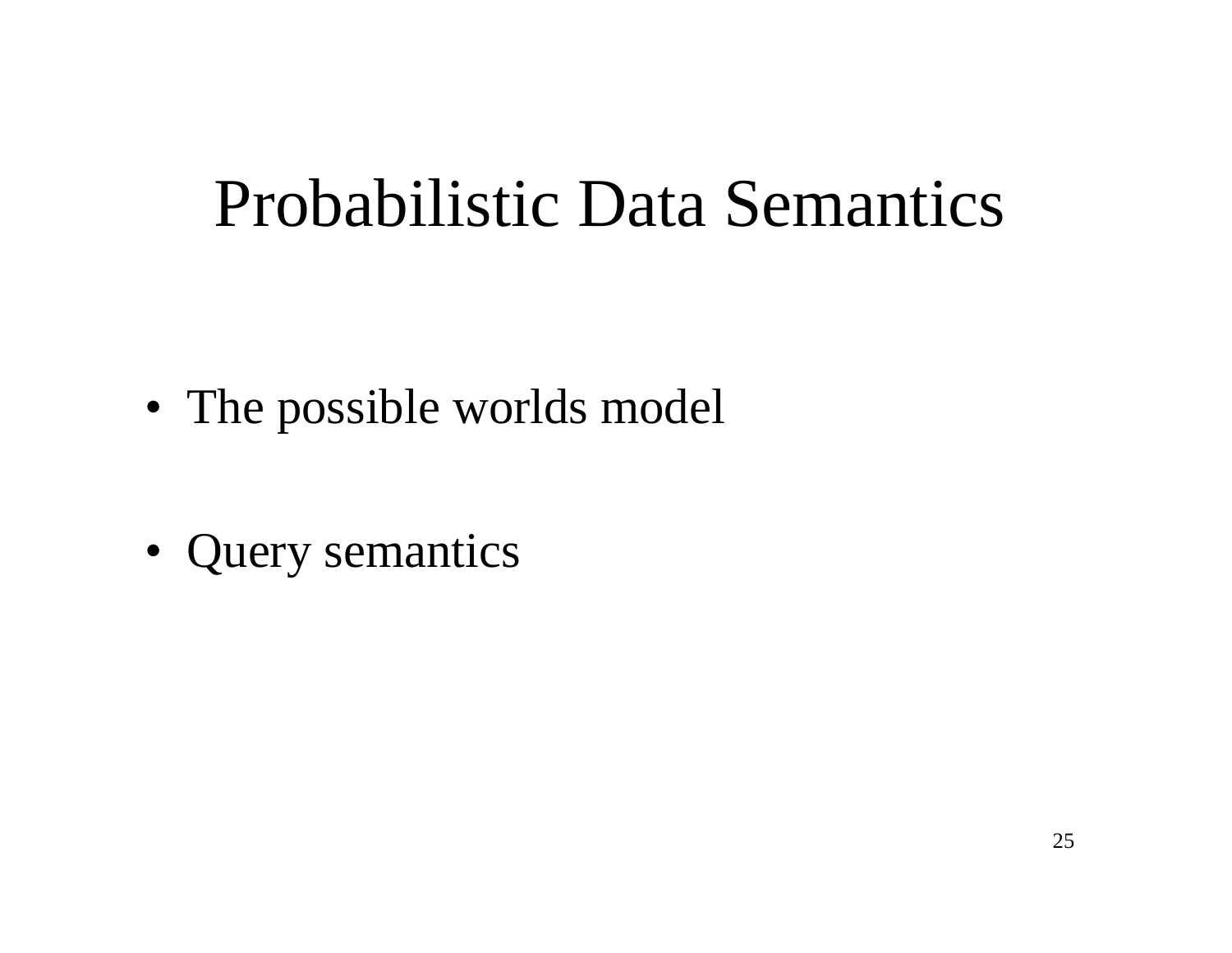### Possible Worlds Semantics

Attribute domains:

int, char(30), varchar(55), datetime

# values:  $2^{32}$ ,  $2^{120}$ ,  $2^{440}$ ,  $2^{64}$ 

Relational schema:

Employee(name:varchar(55), dob:datetime, salary:int)

# of tuples:  $2^{440}$   $\times$  $\times 2^{64} \times 2^{23}$ 

Database schema:

# of instances:  $2^{2^{440} \times}$ 

 $\times$  2<sup>64</sup>  $\times$  2<sup>23</sup>

 $Emplogee(...)$ ,  $Projects( ...)$ ,  $Groups( ...)$ , WorksFor( . . .)

# of instances: N (= BIG but finite)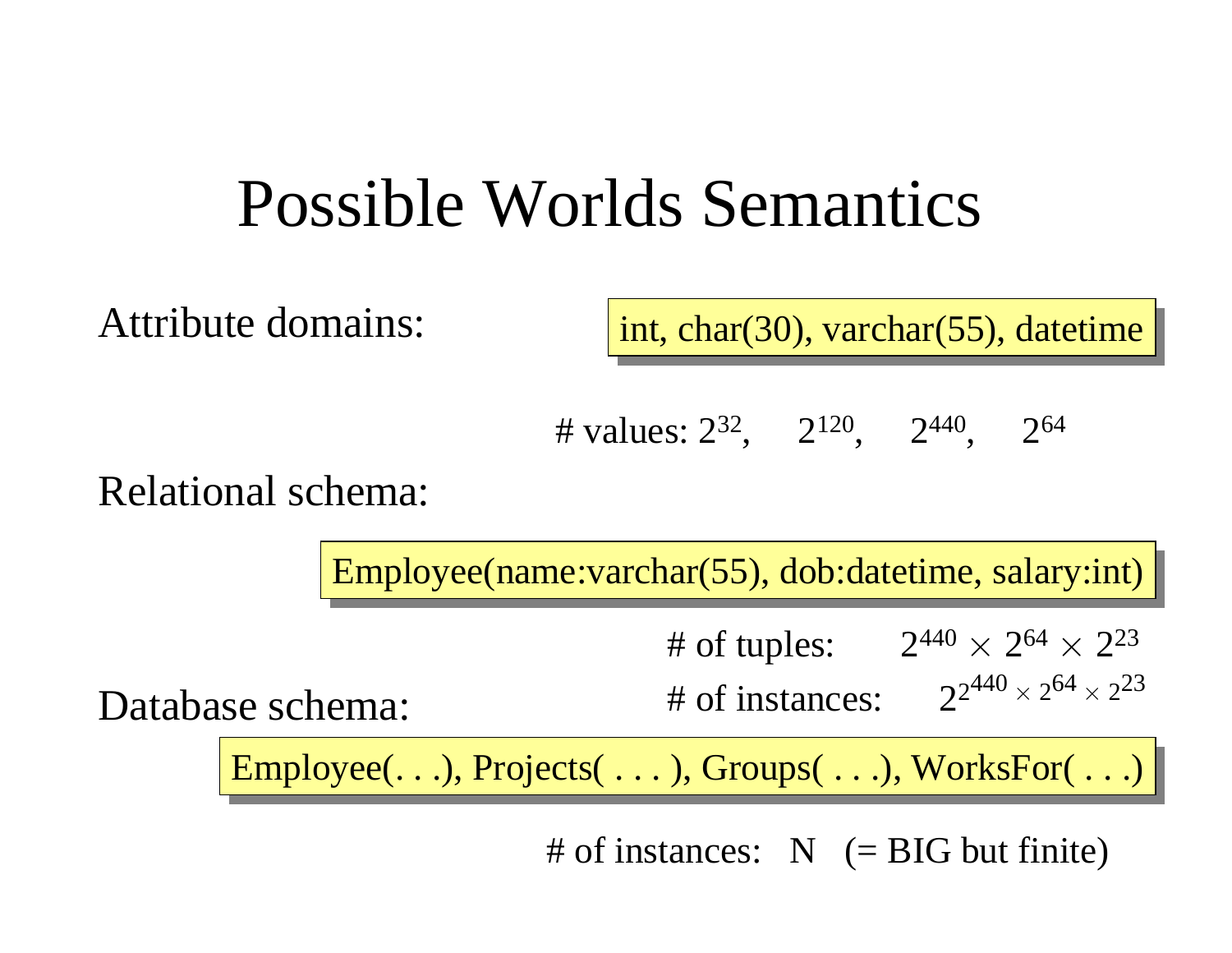### The Definition

The set of all possible database instances:

 $$ 

will use Pr or Ip interchangeably

**Definition** A *probabilistic database* Ip is a probability distribution on INST

$$
Pr: INST \rightarrow [0,1] \qquad s.t. \ \Sigma_{i=1,N} Pr(I_i) = 1
$$

**Definition** A *possible world* is I s.t. Pr(I) <sup>&</sup>gt; 0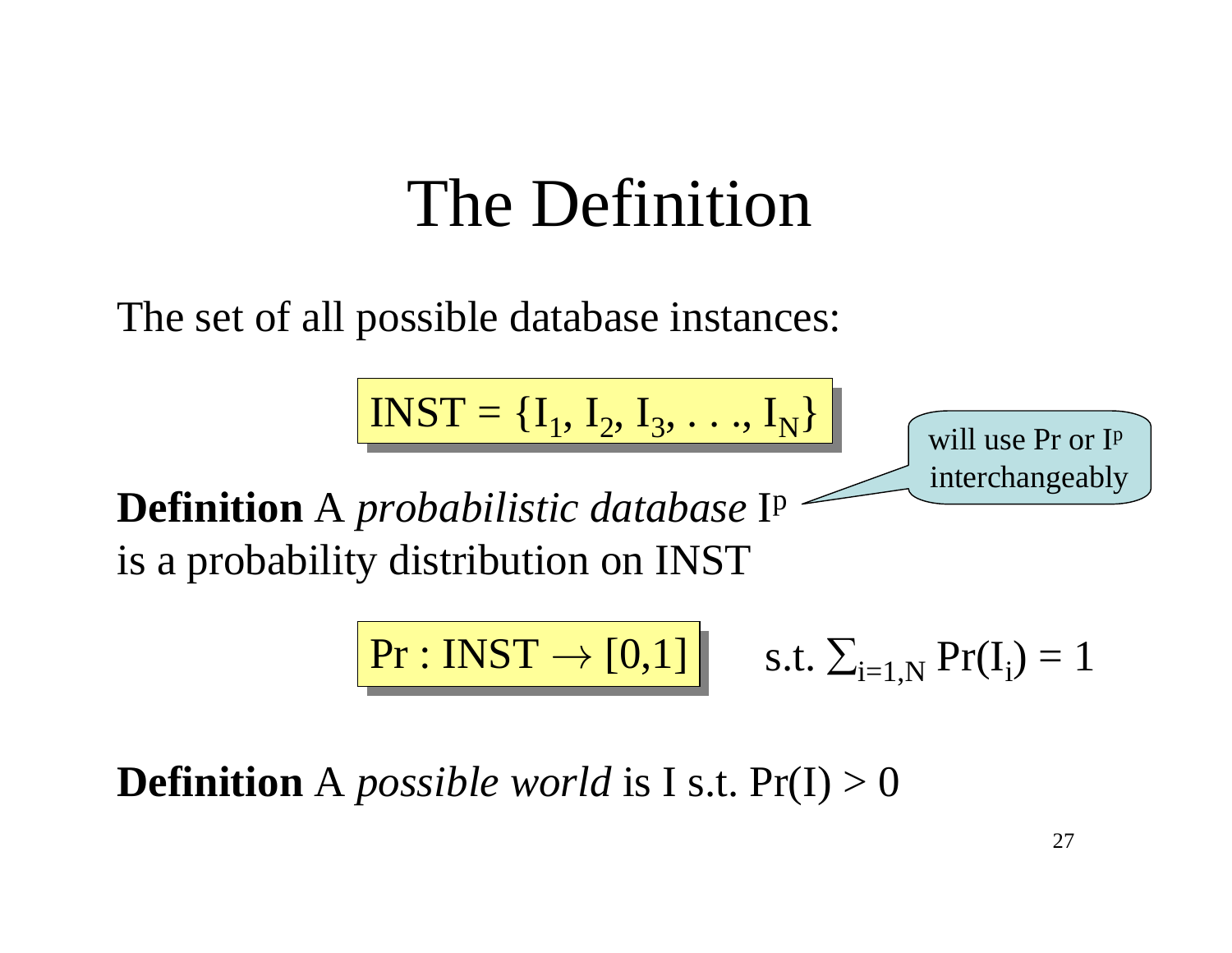# Example

| <b>Customer</b> | <b>Address</b> | <b>Product</b> |
|-----------------|----------------|----------------|
| John            | Seattle        | Gizmo          |
| John            | Seattle        | Camera         |
| Sue             | Denver         | Gizmo          |

 $I^p =$ 

 $Pr(I_1) = 1/3$ 

| Customer | <b>Address</b> | <b>Product</b> |
|----------|----------------|----------------|
| l John   | Seattle        | Gizmo          |
| l John   | Seattle        | Camera         |
| l Sue    | Seattle        | Camera         |

Sue Denver GizmoJohn Boston Gadget **CustomerAddress Product**

$$
Pr(I_2) = 1/12
$$

| l Customer | <b>Address</b> | Product |
|------------|----------------|---------|
| l John     | <b>Boston</b>  | Gadget  |
| Sue        | Seattle        | Camera  |

 $Pr(I_4) = 1/12$ 

$$
Pr(I_3) = 1/2
$$

Possible worlds =  $\{I_1, I_2, I_3, I_4\}$ 

28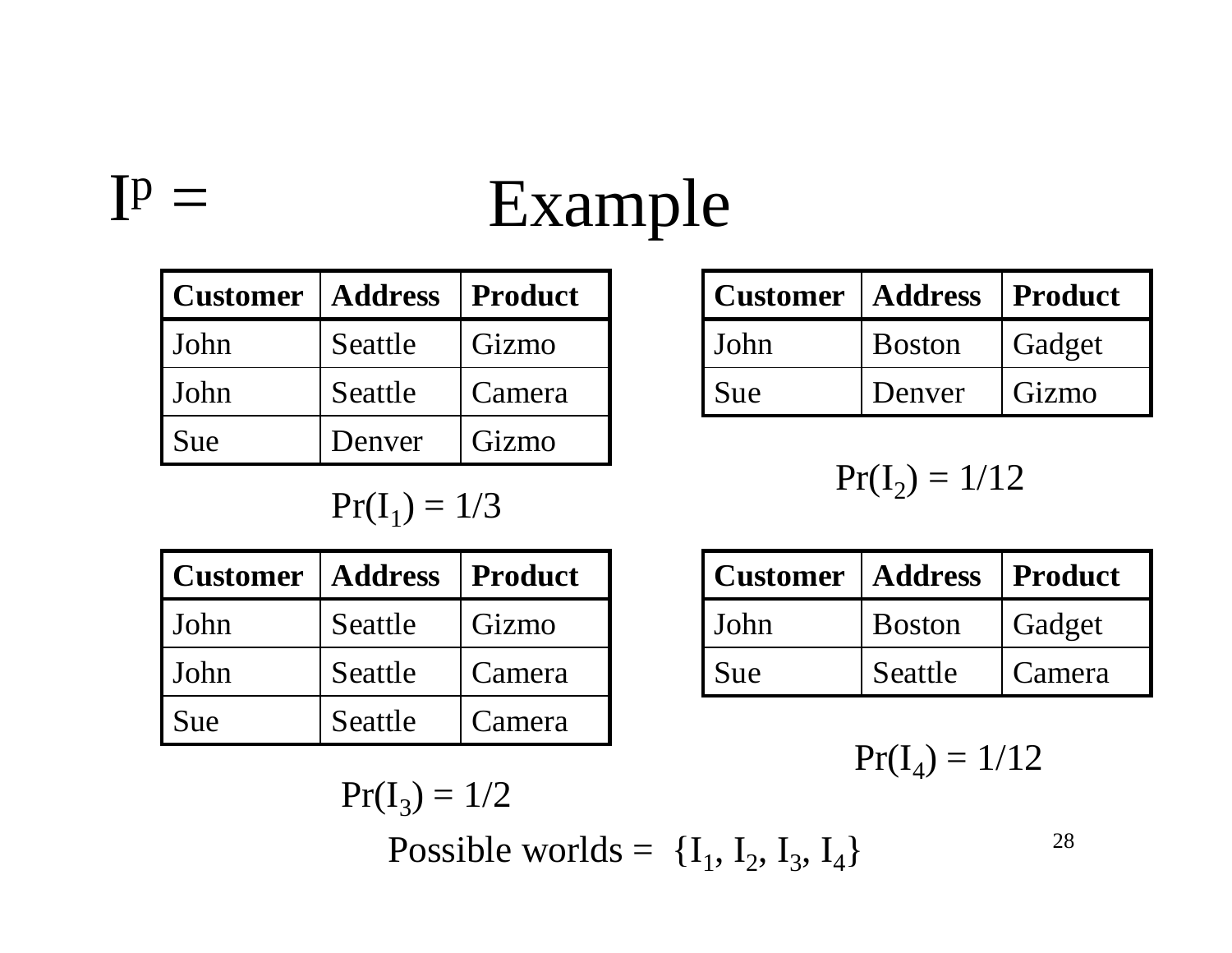### Tuples as Events

One tuple t  $\;\Rightarrow$  event t  $\in$  I  $Pr(t) = \sum_{I: t \in I} Pr(I)$ 

Two tuples  $\mathrm{t}_1^{},\,\mathrm{t}_2^{}~\Rightarrow$  event  $\mathrm{t}_1^{} \in \mathrm{I} \wedge \mathrm{t}_2^{} \in \mathrm{I}$ 

$$
\boxed{\Pr(t_1 \ t_2) = \sum_{I: t_1 \in I \land t_2 \in I} \Pr(I)}
$$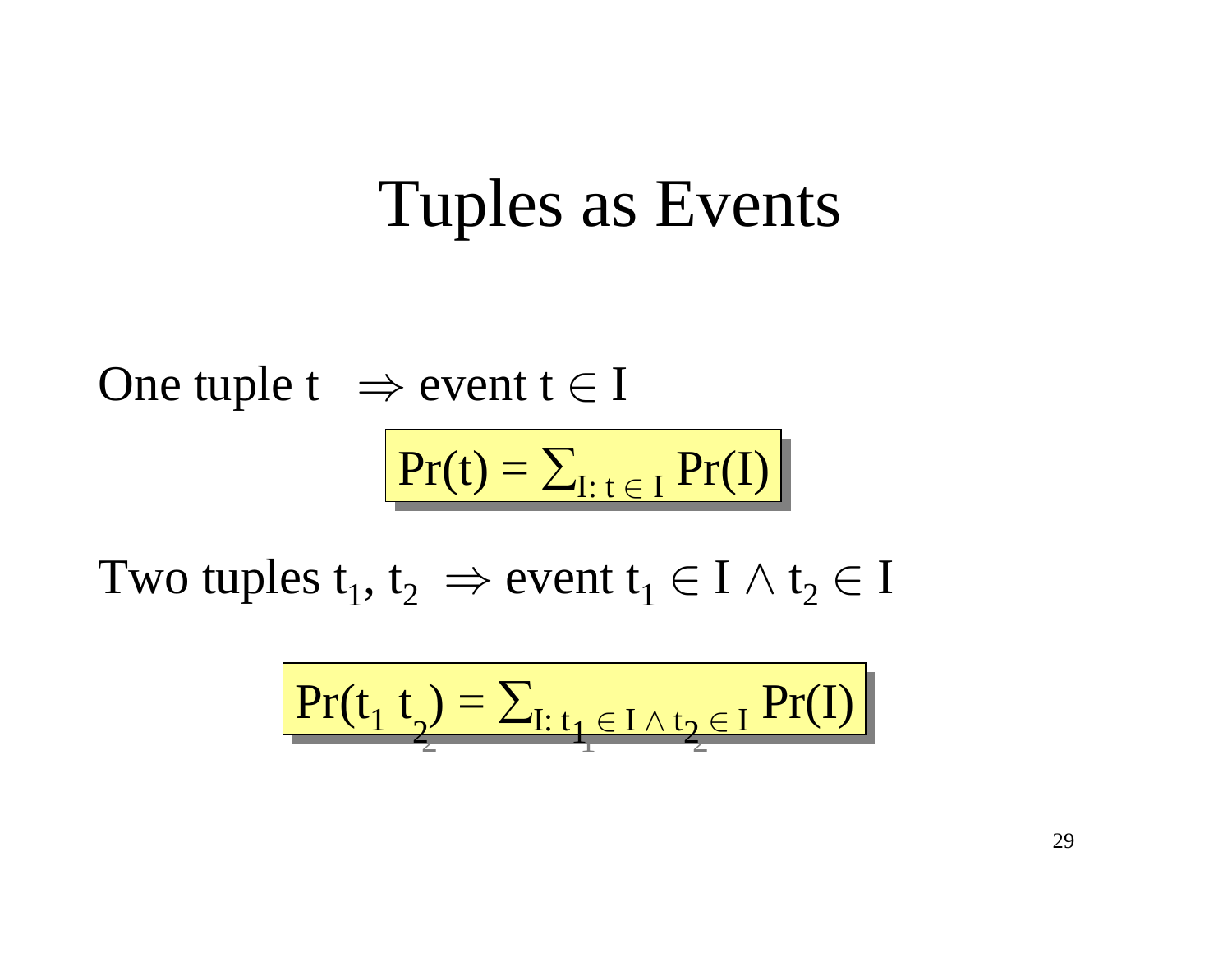### Query Semantics

Given <sup>a</sup> query Q and <sup>a</sup> probabilistic database Ip, what is the meaning of  $Q(I^p)$  ?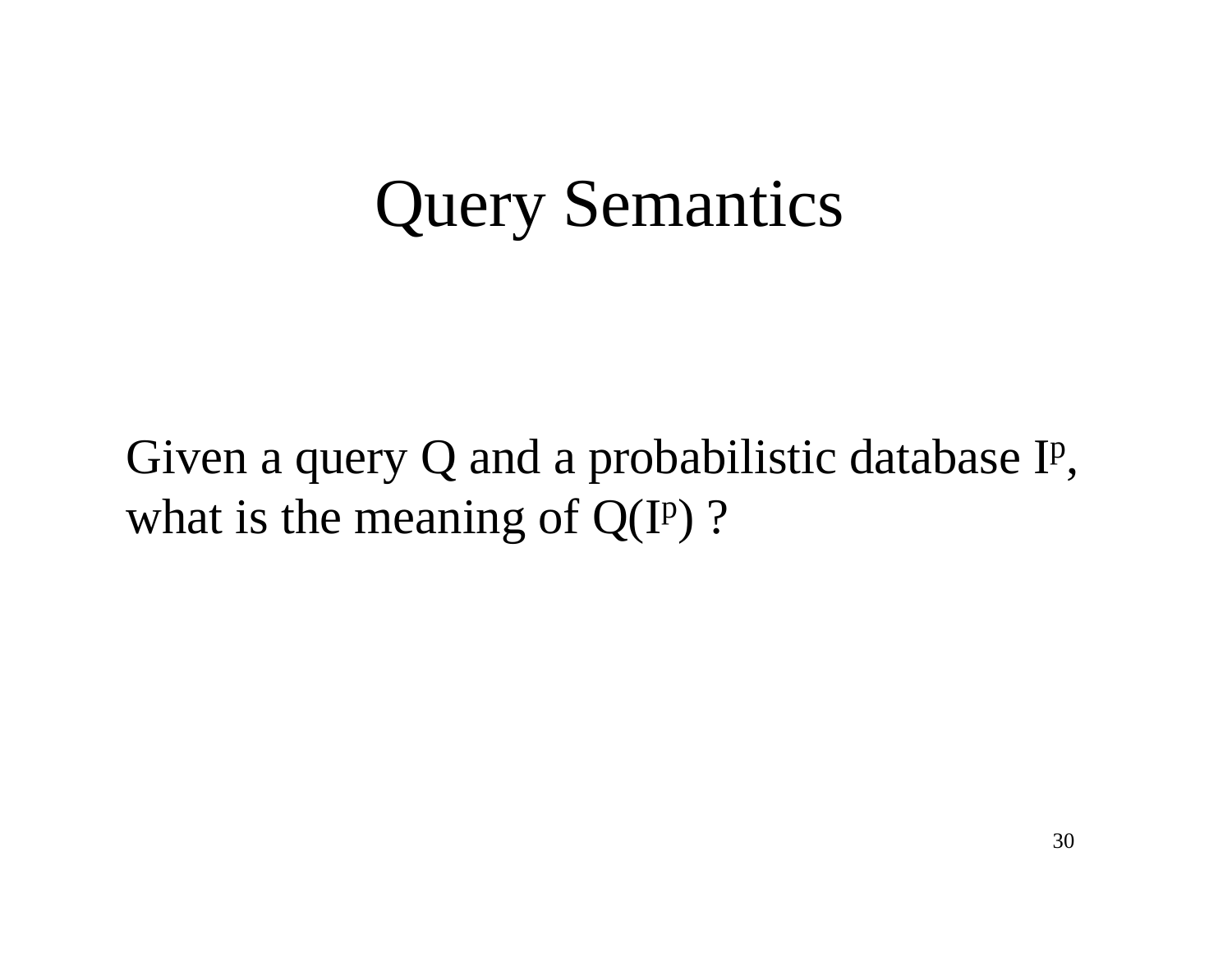### Query Semantics

### **Semantics 1: Possible Answers** A probability distribution on *sets of tuples*

$$
\forall A. \; Pr(Q = A) = \sum_{I \in \text{INT. Q(I)} = A} Pr(I)
$$

**Semantics 2: Possible Tuples** A probability function on *tuples*

$$
\forall t. \Pr(t \in Q) = \sum_{I \in INST. t \in Q(I)} Pr(I)
$$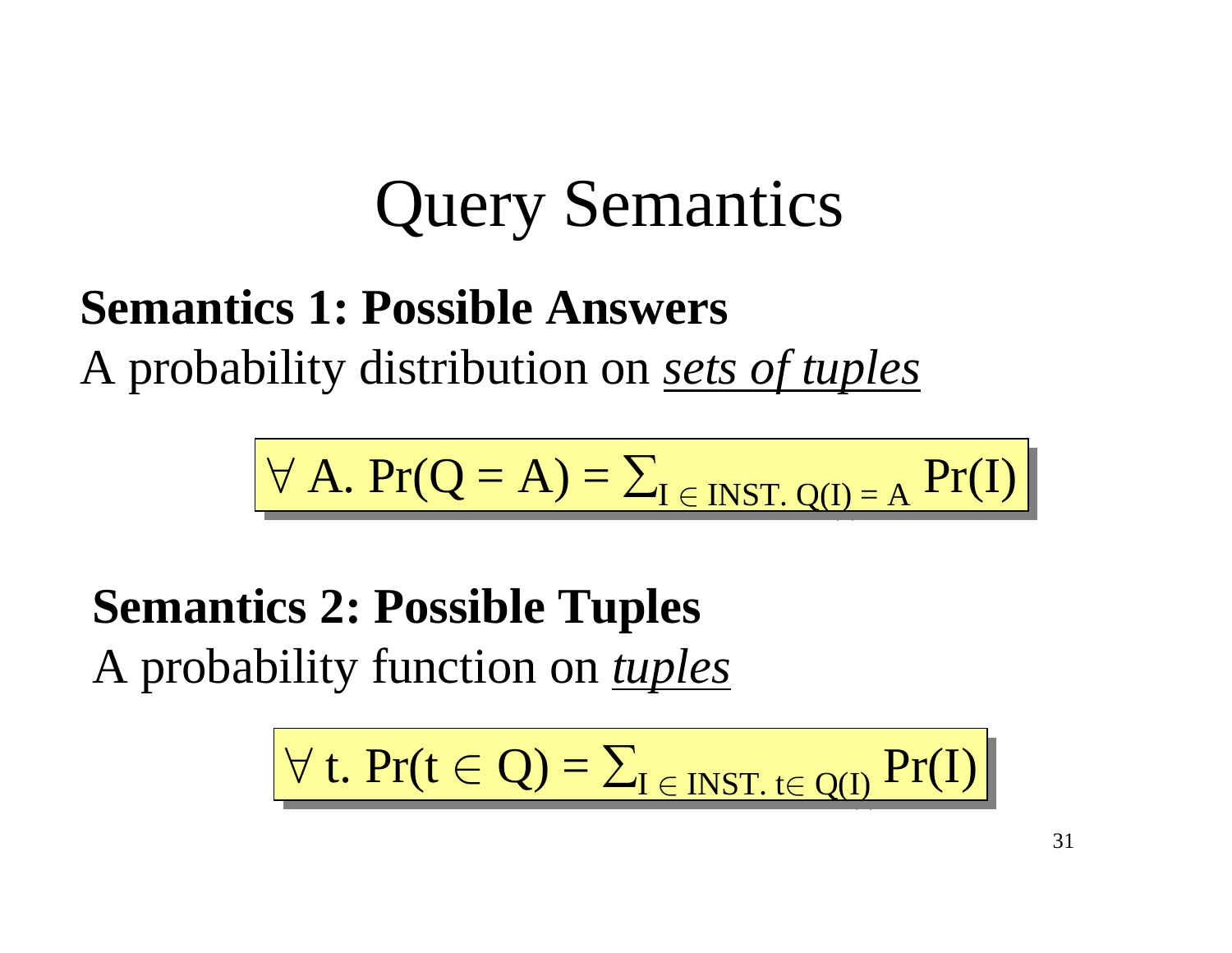#### E x a m p le: Quer y Semantics **Purchase<sup>p</sup>**

| <b>Name</b> | <b>City</b> | <b>Product</b> |                 |
|-------------|-------------|----------------|-----------------|
| John        | Seattle     | Gizmo          |                 |
| John        | Seattle     | Camera         | $Pr(I_1) = 1/3$ |
| Sue         | Denver      | Gizmo          |                 |
| Sue         | Denver      | Camera         |                 |

| <b>Name</b> | <b>City</b>   | <b>Product</b> |  |
|-------------|---------------|----------------|--|
| John        | <b>Boston</b> | Gizmo          |  |
| Sue         | Denver        | Gizmo          |  |
| Sue         | Seattle       | Gadget         |  |

 $Pr(I_2) = 1/12$ 

| <b>Name</b> | <b>City</b>   | <b>Product</b> |                  |
|-------------|---------------|----------------|------------------|
| John        | Seattle       | Gizmo          | $Pr(I_3) = 1/2$  |
| John        | Seattle       | Camera         |                  |
| Sue         | Seattle       | Camera         |                  |
| <b>Name</b> | <b>City</b>   | <b>Product</b> |                  |
| John        | <b>Boston</b> | Camera         |                  |
| Sue         | Seattle       | Camera         | $Pr(I_4) = 1/12$ |

$$
Pr(I_3) = 1/2
$$

SELECT DISTINCT x.product KUN Purchase<sup>p</sup> X, Purchase<sup>p</sup> y  $WHERE x.name = 'John'$ and x.product = y.product and  $y.name = 'Sue'$ FROM Purchase<sup>p</sup> x, Purchase<sup>p</sup> y

#### **Possible answers semantics:**

| <b>Answer set</b> | <b>Probability</b> |                   |
|-------------------|--------------------|-------------------|
| Gizmo, Camera     | 1/3                | $Pr(I_1)$         |
| Gizmo             | 1/12               | $Pr(I_2)$         |
| Camera            | 7/12               | $P(I_3) + P(I_4)$ |

#### **Possible tuples** semantics:

| <b>Tuple</b> | <b>Probability</b> |                              |
|--------------|--------------------|------------------------------|
| Camera       | 11/12              | $\Pr(I_1) + P(I_3) + P(I_4)$ |
| Gizmo        | 5/12               | $\Pr(I_1)+\Pr(I_2)$          |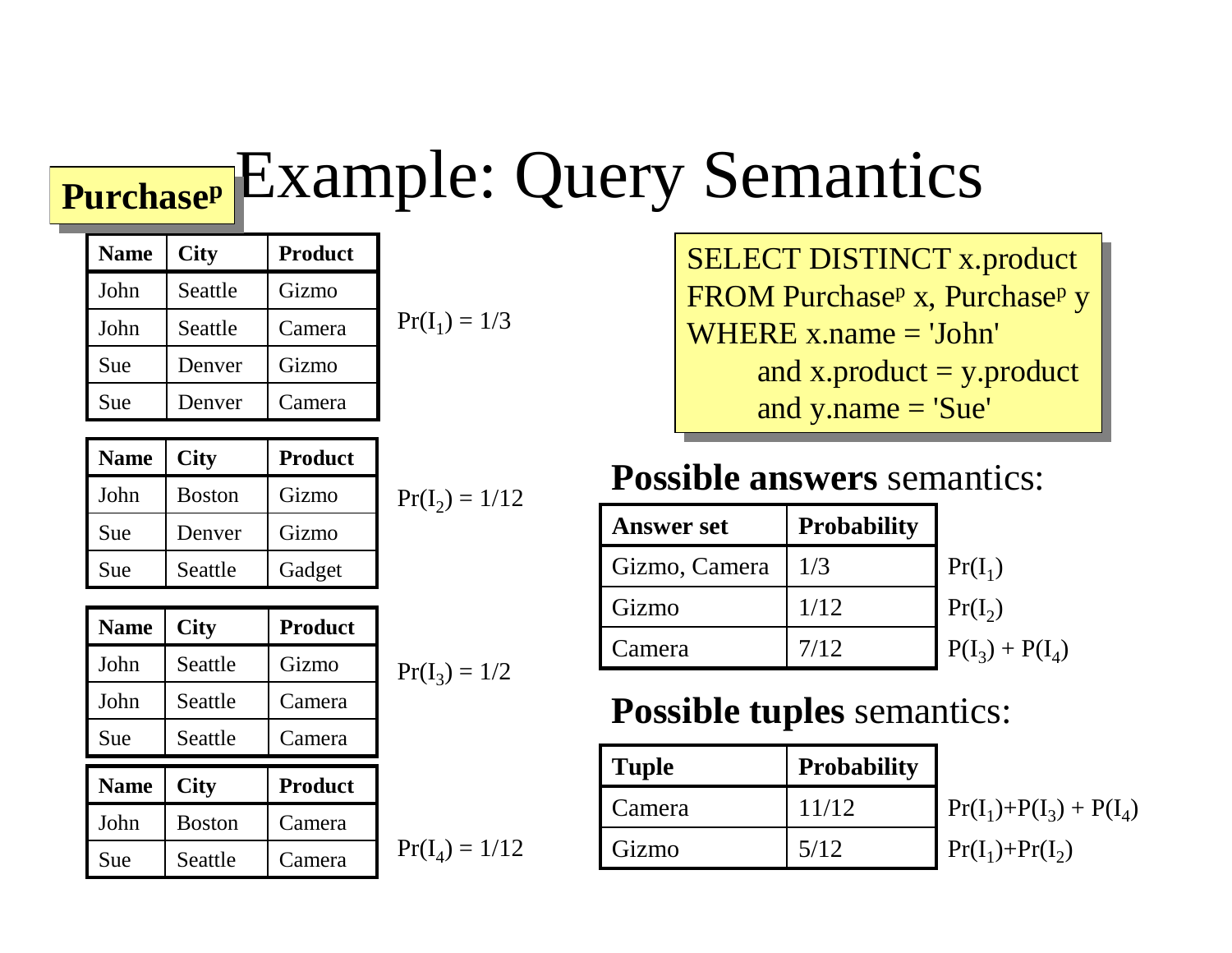### Possible-Worlds Semantics: Summary

Very powerful model

- *Complete:* Can capture *any* instance distribution, *any* tuple correlations
- Intuitive, clean formal semantics for *any SQL query*
	- –Translates to queries over deterministic instances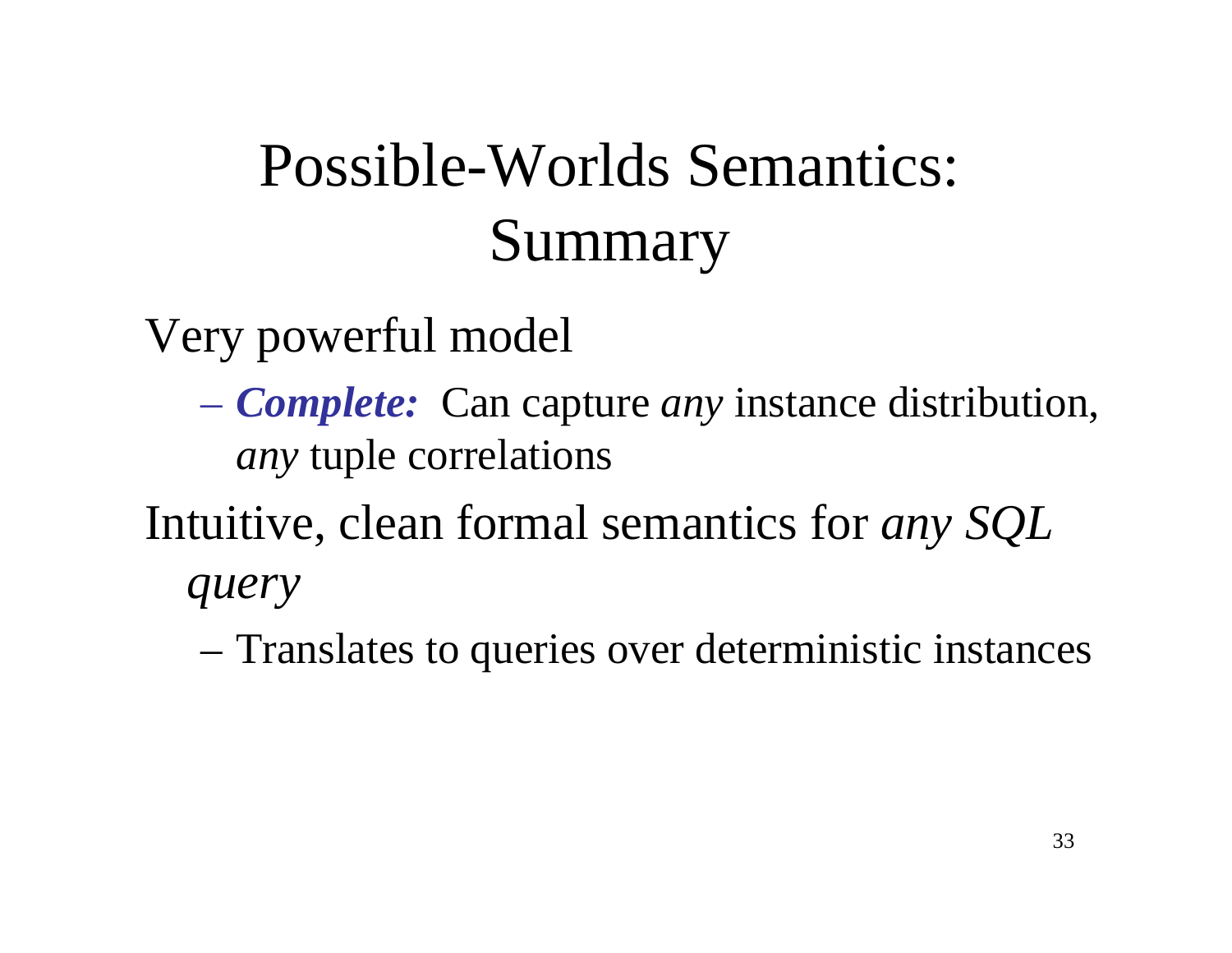### Possible Worlds Semantics: Summary *(contd.)*

#### **Possible answers** semantics

- Precise
- Can be used to compose queries
- Difficult user interface

#### **Possible tuples** semantics

- Less precise, but simple; sufficient for most apps
- Cannot be used to compose queries
- Simple user interface